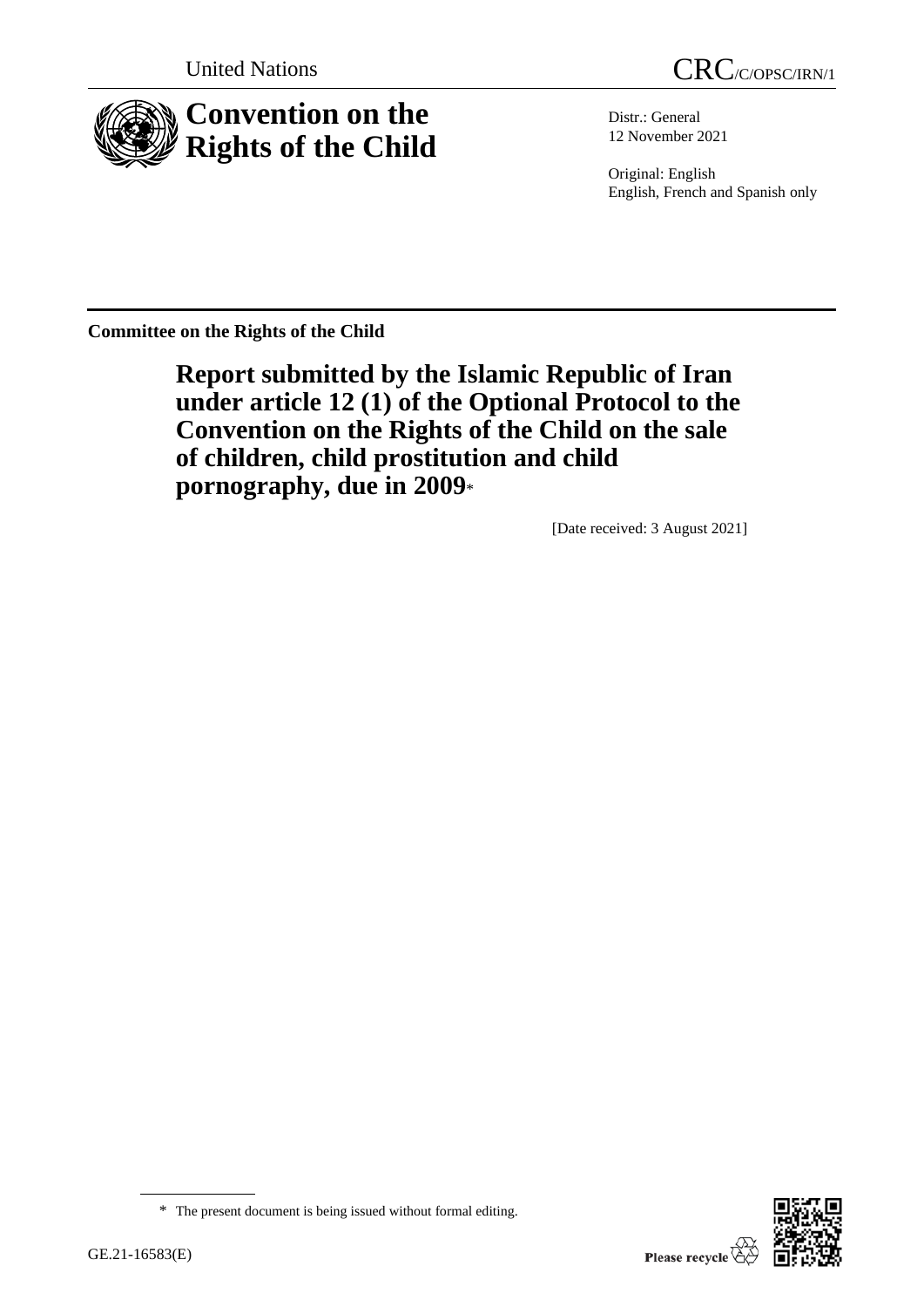# Contents

| I.  |                 |                                                                                  |  |  |  |
|-----|-----------------|----------------------------------------------------------------------------------|--|--|--|
|     | A.              | Brief introduction to National Body on the Convention on the Rights of the Child |  |  |  |
|     | <b>B.</b>       |                                                                                  |  |  |  |
|     | C.              | Implementation of the Protocol and compliance with the general principles        |  |  |  |
|     | D.              | The Legal Status of the Protocol in Domestic Law and its Application             |  |  |  |
|     | Е.              |                                                                                  |  |  |  |
|     | $F_{\cdot}$     |                                                                                  |  |  |  |
|     | G.              |                                                                                  |  |  |  |
| II. |                 |                                                                                  |  |  |  |
|     | А.              |                                                                                  |  |  |  |
|     | <b>B.</b>       |                                                                                  |  |  |  |
|     | $\mathcal{C}$ . |                                                                                  |  |  |  |
|     | D.              | National programme and government strategies for implementation of the Protocol  |  |  |  |
|     | Е.              | Civil society participation in the implementation of the Protocol                |  |  |  |
|     | F.              |                                                                                  |  |  |  |
| Ш.  |                 |                                                                                  |  |  |  |
|     | А.              |                                                                                  |  |  |  |
|     | <b>B.</b>       |                                                                                  |  |  |  |
| IV. |                 |                                                                                  |  |  |  |
|     | А.              |                                                                                  |  |  |  |
|     | <b>B.</b>       |                                                                                  |  |  |  |
|     | C.              |                                                                                  |  |  |  |
|     | D.              |                                                                                  |  |  |  |
|     | Ε.              |                                                                                  |  |  |  |
|     | F.              |                                                                                  |  |  |  |
|     | G.              | Competence of the Iranian courts in offences subject to the Protocol             |  |  |  |
|     | H.              |                                                                                  |  |  |  |
|     | I.              | Confiscation and seizure of property and assets used and proceeds                |  |  |  |
| V.  |                 |                                                                                  |  |  |  |
|     | А.              |                                                                                  |  |  |  |
|     | <b>B.</b>       |                                                                                  |  |  |  |
|     | C.              |                                                                                  |  |  |  |
| VI. |                 |                                                                                  |  |  |  |
|     |                 |                                                                                  |  |  |  |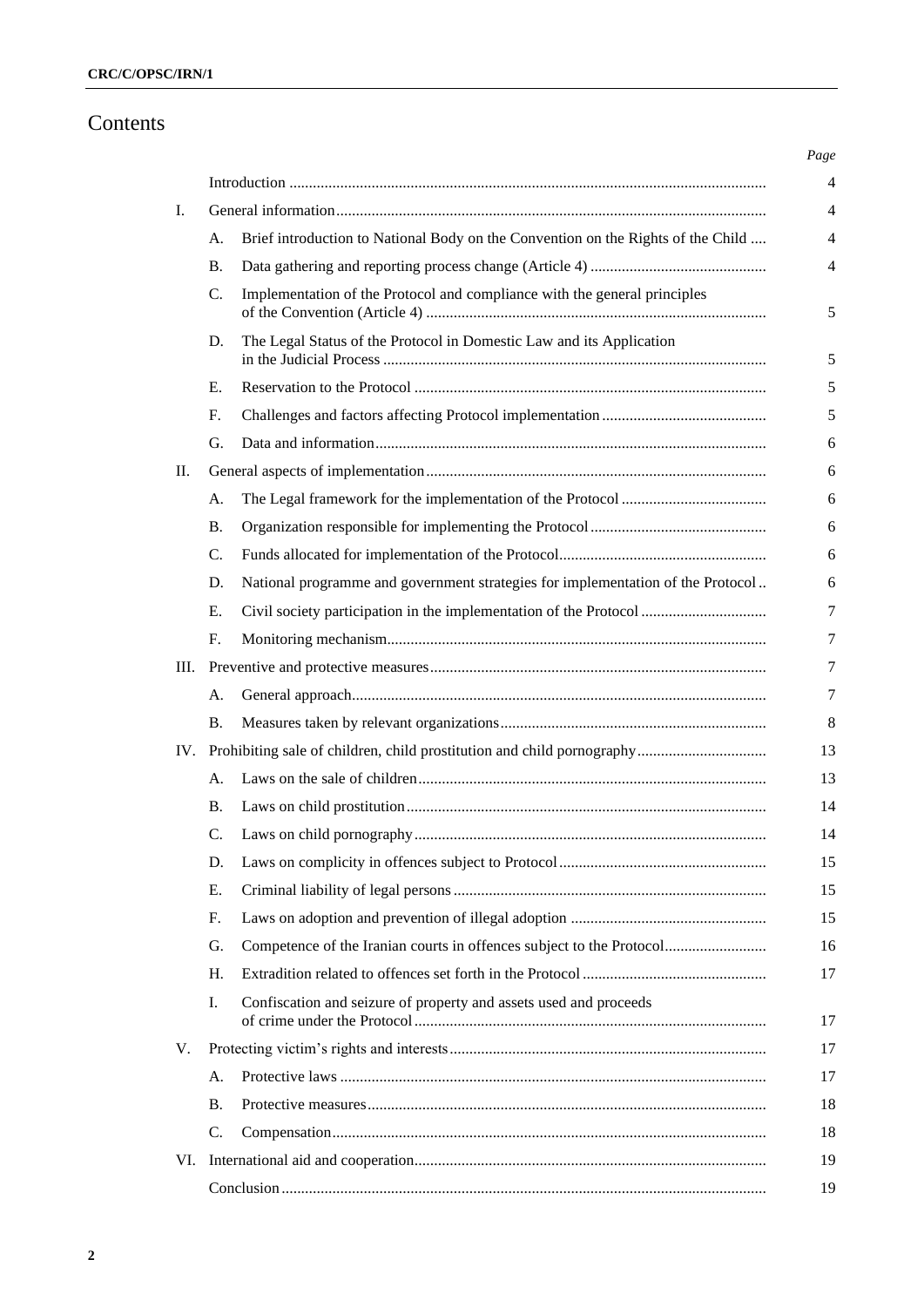| Annexes                                                                                |     |  |  |  |
|----------------------------------------------------------------------------------------|-----|--|--|--|
|                                                                                        | 20. |  |  |  |
| Annex II. Organizations and institutions contributing in the preparation of the report | 21  |  |  |  |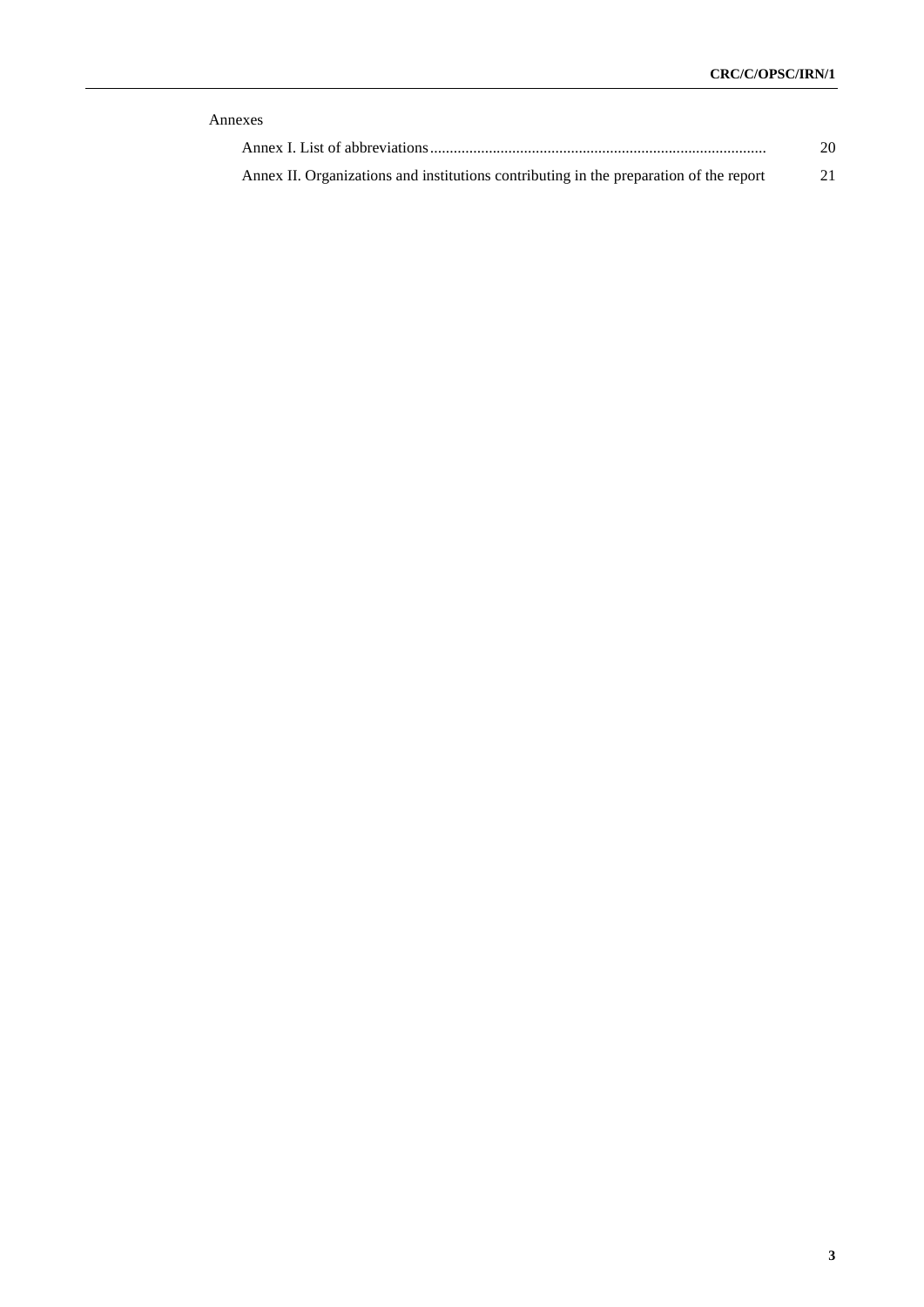## **Introduction**

1. In its concluding observations (CRC/C/15/Add.254 dated 31 March 2005) on the second periodic report of the Islamic Republic of Iran on the implementation of the Convention on the Rights of the Child (hereinafter referred to as the Convention), the Committee has recommended that the state party ratify the Optional Protocols to the Convention on the sale of children, child prostitution and child pornography (hereinafter referred to as the Protocol). Acceding to the Protocol, on 26 September 2007, the Islamic Republic of Iran implemented this recommendation after two years.

2. Pursuant to Article 12 (1) of the Protocol, this is the initial report of the Islamic Republic of Iran submitted to the Committee on the Rights of the Child on the implementation of the provisions of the Protocol.

3. It contains information and data with respect to the measures taken to implement the provisions of the Convention and its Optional Protocol, including the legal and institutional framework, in particular the criminal provisions on the sale of children, child prostitution and child pornography as well as the prescribed penalties, safety measures and social rehabilitation.

## **I. General information**

## **A. Brief introduction to national body on the Convention on the rights of the child (NBCRC)**

4. Since January 2010, upon the approval of the Cabinet<sup>1</sup>, the Ministry of Justice has been designated as the "NBCRC", which is responsible for monitoring and reporting thereon. (CRC)

5. Provisions thereof, endorsed by the Cabinet on 04/01/2012, set forth tasks, objectives and structure thereof. Representatives of 16 governmental organizations<sup>2</sup> dealing with children's issues, three non-governmental organizations elected through the direct vote of NGOs, a lawyer with at least five years of academic and practical experience introduced by the Bar Association or Center for Counseling Affairs and a clergyman specializing in children's rights constitute members of the Coordination Council - the highest decisionmaking section in National Body.

6. In order to implement the Protocol, the Islamic Republic of Iran has taken a number of legislative measures including amending a wide range of rules and regulations, working out institutional mechanisms, undertaking executive measures as well as strengthened solutions such as development of judicial system with a view to enhancing the legal and institutional frameworks.

## **B. Data gathering and reporting process**

This report has been prepared in accordance with the Committee's revised guidelines regarding initial reports to be submitted by State's parties under Article 12, Paragraph 1 of the Protocol through the following steps:

- The Secretariat of NBCRC requested governmental and non-governmental organizations dealing with children's rights to gather data and information in the legislative, executive and judicial fields;
- The data gathered herein was sent for verification of validity, reliability of documentation, and transparency in coordination and cooperation with abovementioned organizations;

<sup>1</sup> Decree No. 205847/T43855H.

<sup>2</sup> Annex II.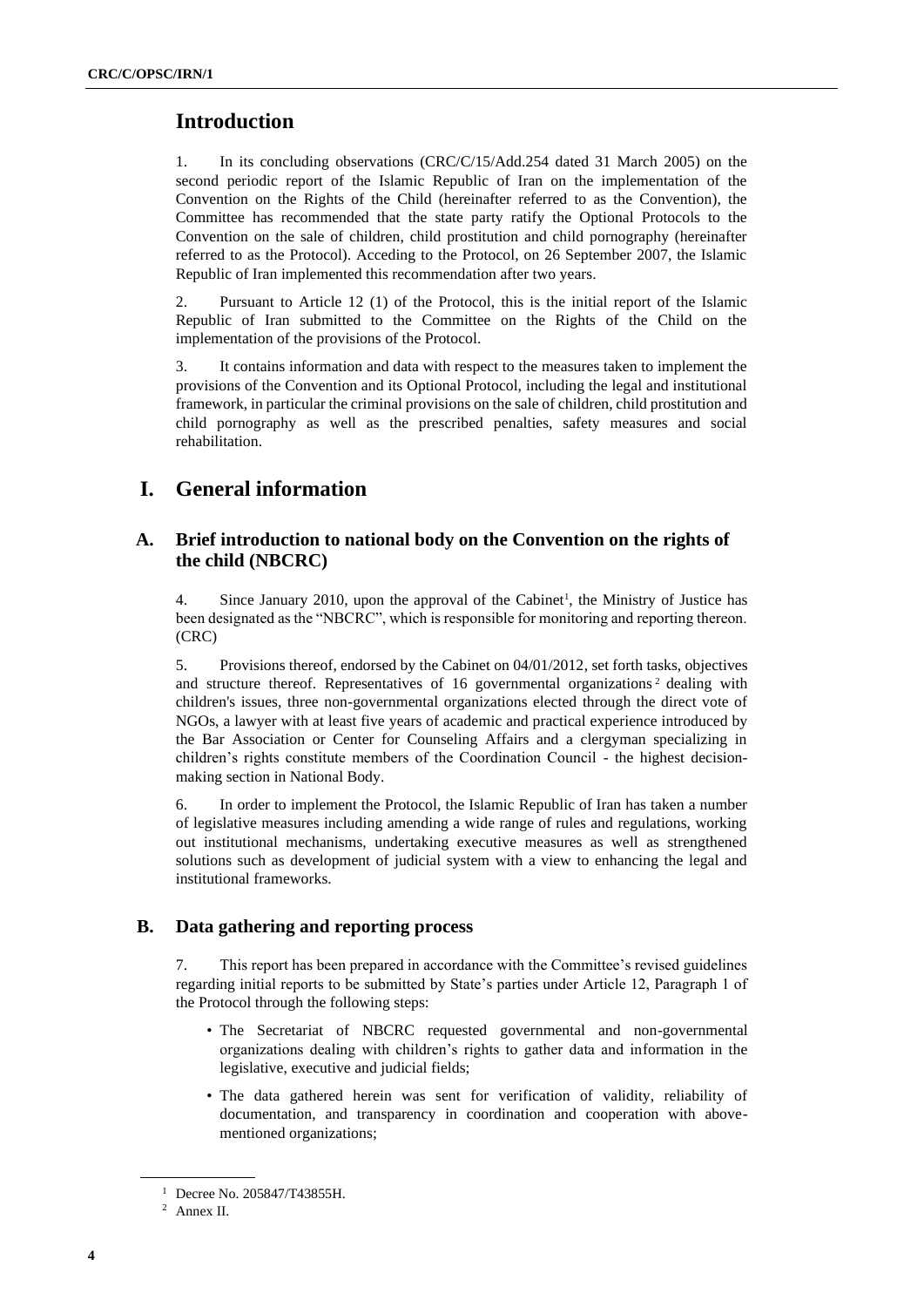- The draft was prepared with respect to relevant guidelines in consultation with experts;
- The draft was submitted to partners for endorsement;
- The final version was submitted to the Committee on the Rights of the Child in October 2020 by Ministry of Foreign Affairs.

## **C. Implementation of the Protocol and compliance with the general principles of the Convention**

8. Based on Islamic and cultural values, the Islamic Republic of Iran has always taken into account the physical and moral aspects of children's safety and security. To that effect, numerous legislative, judicial, and executive measures have been adopted in place to prevent, prohibit and criminalize the offences defined in the Protocol. However, the Islamic Republic of Iran's accession to the Protocol has accelerated efforts to combat the criminal offenses envisaged thereof.

9. In line with its commitment to the Convention and in accordance with its domestic laws, The Islamic Republic of Iran respects the principles of non-discrimination, best interests of the child as well as the right to life, the right to development and the right to be heard for children. Furthermore, domestic laws and measures provide a special protection for children without guardians or neglected by parents, victimized children and children at risk, children with special needs and children in vulnerable situations such as extreme poverty, displacement, asylum, and apatride.

## **D. The Legal status of the Optional Protocol in domestic law and its Application in the Judicial Process**

10. Article 9 of Iran's Civil Code stipulates that regulations of the treaties concluded according to the Constitution between the Government of the Islamic Republic of Iran and other States are considered as law. NBCRC has invested a great deal of efforts into awareness-raising amongst governmental organizations in order to mainstream the implementation of provisions of the Protocol. In this regard, it has conducted specialized training courses and meetings for judges, lawyers and legal advisers in order to make them familiar with the provisions of the Convention on the Rights of the Child and Optional Protocol thereof.

## **E. Reservations to the Protocol**

11. The Islamic Republic of Iran has accepted the Protocol without any reservations whatsoever.

## **F. Challenges and factors affecting Protocol implementation**

12. Due to their intimidating nature for victims, the offences subject to the Protocol remain concealed all around the world. This fact gives rise to difficulties in the data gathering process. The Islamic Republic of Iran has undertaken numerous measures to guarantee the privacy of victims. However, the devotion of special attention to the issue of children, preventive measures and protection of victims is imperative.

13. The increase in children's presence in cyberspace makes them more vulnerable to online exploitation and violence. Accordingly, efforts have been made to promote the safety and security of cyber space for children through identifying inappropriate and criminal content, restricting child access thereto – whilst respecting the principles of freedom of expression and access to information – and raising the awareness of children and their parents.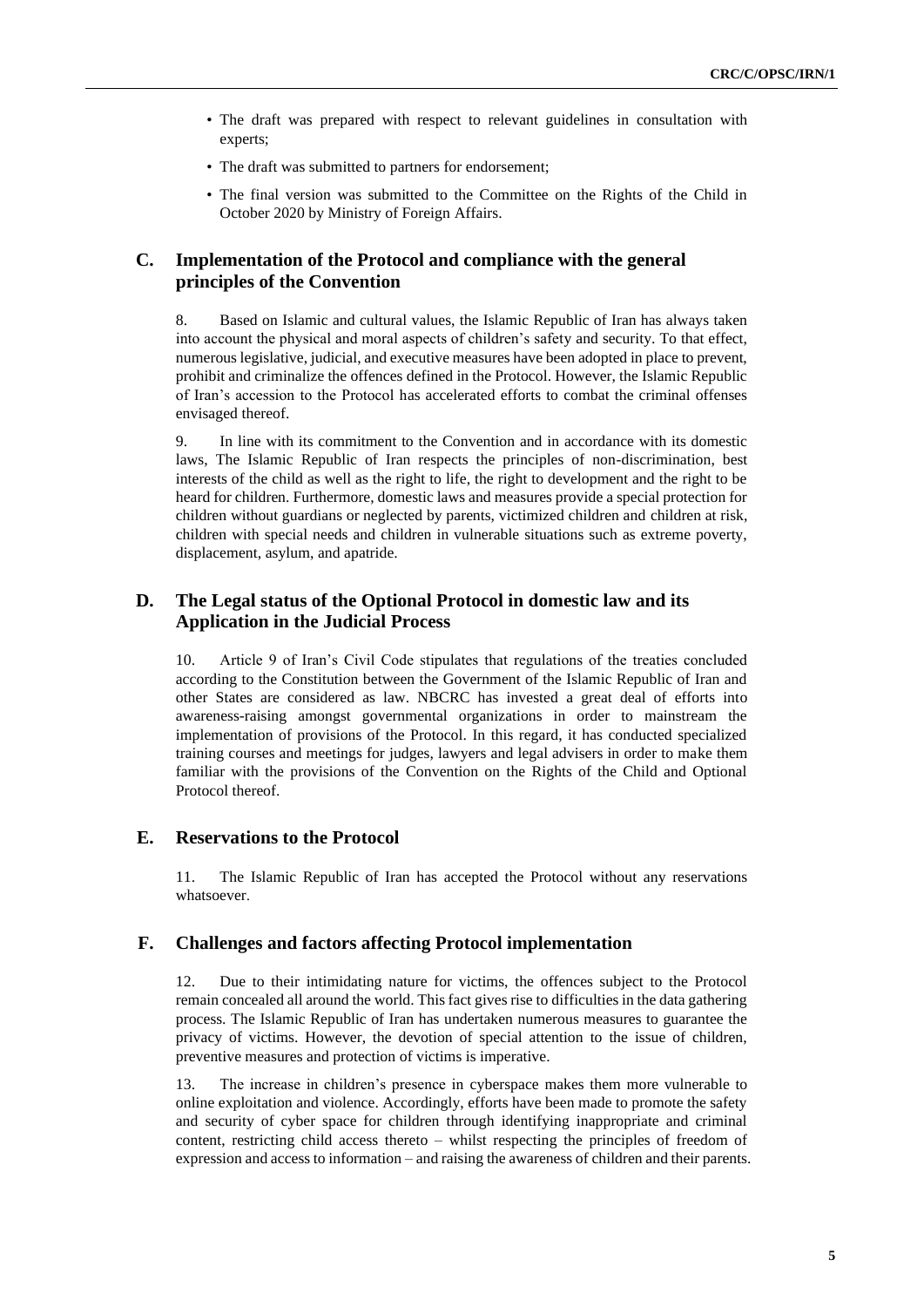## **G. Data and information**

14. According to the sector of their responsibilities, numerous organizations and bodies, inter alia, Ministry of Health and Medical Education (MOHME), Welfare Organization, Social Emergency Coordination Center, Ministry of Education (MEDU), Police, Social and Crime Prevention Directorate of Judiciary collect and process data related to different forms of child abuse and exploitation including those subject to the Protocol.

15. Therefore, the issue has remained on the agenda of NBCRC in order to make a holistic vision on the scope of crimes. The Islamic Republic of Iran has also expended considerable efforts to mobilize all relevant organizations and bodies to achieve this objective.

## **II. General aspects of implementation**

16. This chapter provides some information on general aspects of implementation of the Protocol including its framework, responsible organizations, fund and allocations as well as monitoring mechanism and NGOs participation.

### **A. The legal framework for the implementation of the Protocol**

17. Addressing special needs of children, providing a safe and prosperous familial and social environment and protecting them against all forms of exploitation and abuse have been taken into account in legislation. The legal framework is introduced in chapter V in detail.

18. In recent years, significant progress has been made in legislative and executive measures. Specialization and enhancement of social assistance and rehabilitation services, establishment of inclusive education system, empowering governmental organizations such as the Judiciary, Ministry of Justice, MOHME, Police, Welfare Organization, the Office of Vice Presidency for Women and Family Affairs (VP-WAFA), and promoting the participation of civil society and NGOs in children's issues are the most important amongst.

### **B. Organizations responsible for implementing the Protocol**

19. There are miscellaneous agencies and entities working and cooperating to implement the Protocol including those are members of NBCRC and those who are not members but dealt with children issues in some ways.<sup>3</sup> The NBCRC is mandated to coordinate, monitor and report the activities performed by these relevant organizations.

### **C. Funds allocated for implementation of the Protocol**

20. The budget allocated to the various organizations and institutions such as Social Emergency Centers, shelters, health homes and other relevant centers for affected children or those in vulnerable situations and their families, covers the offences subject to the Protocol.

## **D. National program and government strategies for implementation of the Protocol**

21. The NBCRC has developed, for the first time, a comprehensive plan of action known as "National Document on the Rights of the Child" (2015) in cooperation with all executive and judicial bodies. The program sets out mission, vision, macro goals, and strategies for governmental and non-governmental partners in accordance with their capacities.

22. The National Document provides some provisions to support children in the area of sale, prostitution and pornography as follows :

<sup>3</sup> Annex II.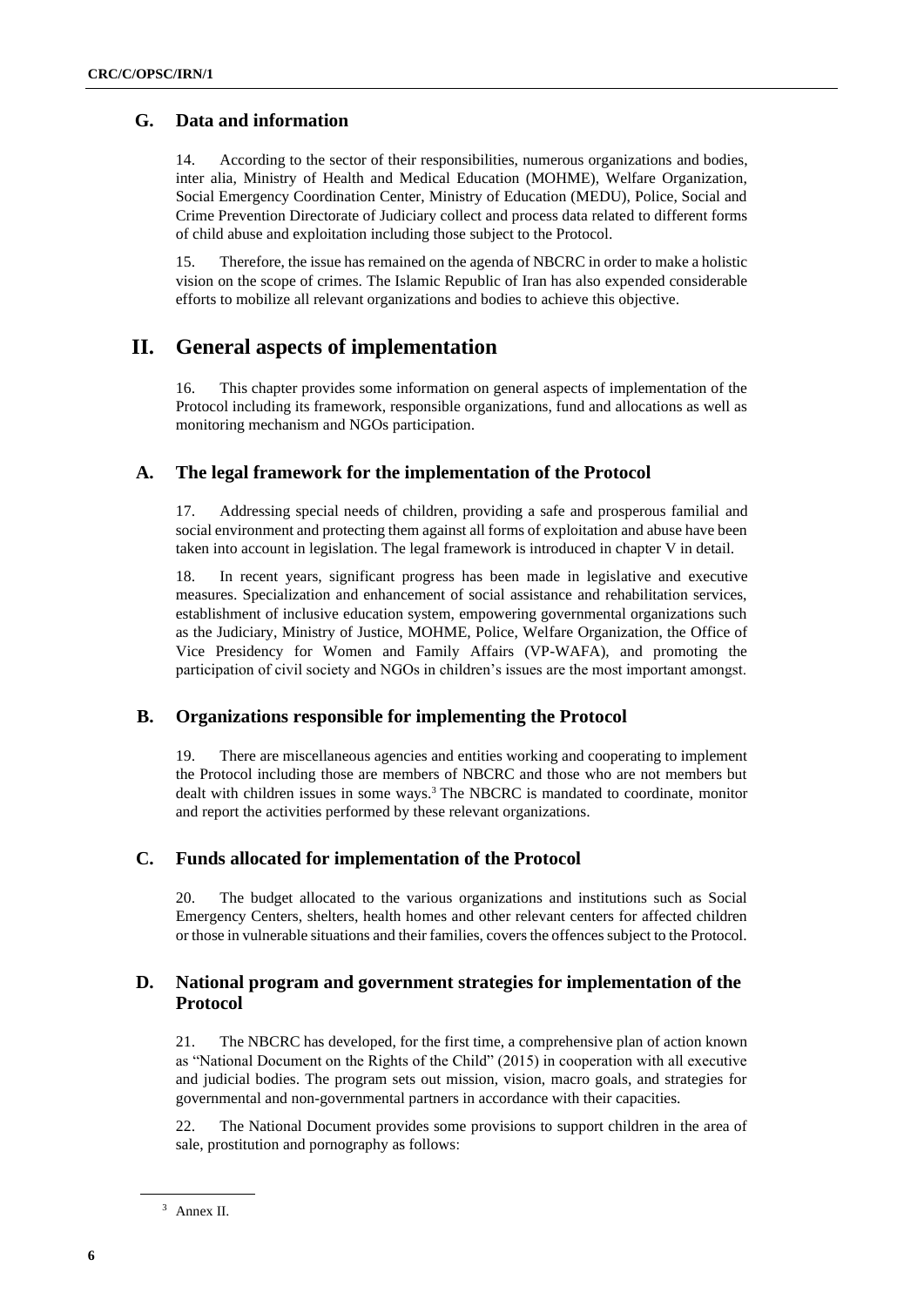23. Caring for children without guardians or children with irresponsible parents in Childcare Centers: the program includes standardizing the status of Childcare Centers affiliated to Welfare Organization, organizing non-governmental care centers and continuous assessing of care centers' performance. The Ministry of Cooperatives, Labor and Social Welfare, in cooperation with NGOs, is the main responsible for the implementation of this provision.

24. Supporting children in vulnerable situations: the program includes identifying children in vulnerable situations, admitting them to Care Centers, evaluating their physical, mental, emotional and social status, delivering medical, psychological and social assistance, as well as providing them legal and judicial assistance. The Welfare Organization, MOHME, MEDU, Judiciary, NGOs, Ministry of Cooperatives, Labor and Social Welfare are responsible for the implementation of this provision.

25. Developing child social health indicators: activities included in the program revolve around conducting studies in order to develop the indicators. The main body responsible for the implementation of this provision is MOHME and its co-responsible is Ministry of Cooperatives, Labor and Social Welfare, specifically Welfare Organization.

## **E. Civil society participation in the implementation of the Protocol**

26. Currently approximately 2,000 NGOs and charities are active in childcare and more than 800 NGOs are active in the area of child labor and street children, all of which provide them with necessary support inter alia educational, financial and social.

 .27 NBCRC, Welfare Organization, and Social and Crime Prevention Directorate of Judiciary have the highest level of cooperation with NGOs in the area of child protection against sale, prostitution and child pornography. In this regard, developing a popular coalition on the protection of affected children or those at risk by the Social and Crime Prevention Directorate of Judiciary is notable. This initiative will be expounded in paragraph 31.

## **F. Monitoring mechanism**

28. The main body in charge of monitoring the implementation of the Protocol is NBCRC, which receives reports from relevant organizations in order to assess and monitor the status of the implementation of the Protocol. In addition, institutions and organizations such as Iranian Islamic Human Rights Commission (IHRC) and Social Emergencies receive reports on matters discussed hereinabove. MOHME is also required to monitor the birth record and report false cases in order to prevent the sale of children.

## **III. Preventive and protective measures**

### **A. General approach**

29. Preventive measures and actions taken by the Islamic Republic of Iran to implement the Protocol are oriented generally in 4 fields:

- Raising awareness on the provisions of the Protocol and its related internal regulations by developing and distributing educational brochures, holding workshops and exhibitions;
- Holding the specialized training courses for experts and those dealing with the offenses subject to the Protocol;
- Determining preventive punishment for the sale of children, child prostitution and child pornography; and
- Providing the opportunity for facilitating public and NGOs participation in reporting the sale of children, child prostitution and child pornography cases.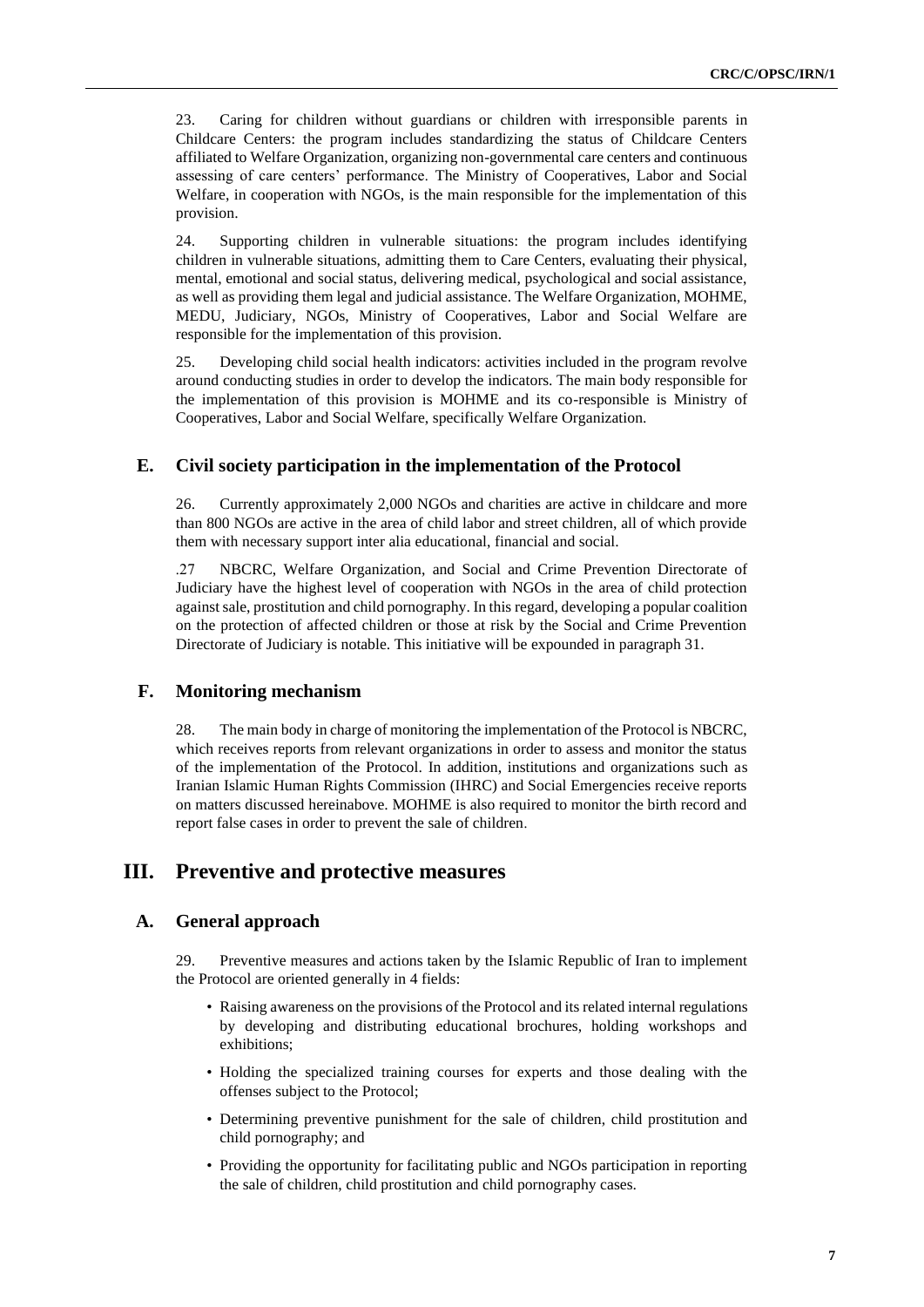## **B. Measures taken by relevant organizations**

#### **National Body on the Convention on the Rights of the Child (NBCRC)**

30. Notwithstanding its coordinative and monitoring duties, NBCRC has undertaken the following activities in order to enhance the implementation of the Protocol:

- Sharing the provisions of the Protocol with governmental and non-governmental organizations;
- Holding scientific meetings, conferences, summer workshops and schools;
- Establishing "Citizenship Rights Clinics" with an emphasis on children's rights;
- Conducting specialized training course on the rights of the child focusing on the Protocol's provisions;
- Planning curriculum on prevention of sexual assault at schools;
- Providing educational media appertaining to violence against children and ways to prevent it;
- Holding specialized meetings on the role of religious leaders in the prevention of violence with the themes such as discrimination, negligence and carelessness, early and forced marriage and sexual harassment. All discussions in these meetings have been documented, published and made available to public;
- Identifying NGOs and charities active in the field in order to make them familiar with provisions of Protocol and empowering them;
- Signing Memorandum of Understanding with domestic and overseas scientific centers in order to share experience; and
- Creating a comprehensive database on the rights of child entitled "Samaneye Ganje Ensan"<sup>4</sup> with the aim of facilitating the free flow of relevant information between responsible governmental and non-governmental organizations.

#### **The Social and crime prevention directorate of judiciary**

31. Preventing all forms of harm, abuse and violence against children and protecting them is one of the most important priorities of the Social and Crime Prevention Directorate of Judiciary. The following measures lie in this category:

- "National Coalition plan on Controlling and Reducing Child Abuse" has been developed in order to engage all governmental and non-governmental organizations and bodies to take actions and confront such crimes. In this regard, the most important steps taken are as follows:
	- Establishing a research and technical task force to develop a comprehensive program for the prevention of violence against children;
	- Drafting the Coalition Document and the Comprehensive Program on Prevention of Child Abuse (Child-Friendly Preventive Measures); and
	- Sharing the document with relevant executive organizations and bodies in order to receive their considerations;
- A program to develop concepts and mechanisms on training basic social skills to children (under eight years) has been implemented throughout the country. Given the current concerns and danger, which threaten children, they need to be taught social skills in an understandable language. For this purpose, it is necessary to develop a precise, specialized and coordinated program aimed at familiarizing them with threatening situations and skills to confront such situations whilst maintaining their peace of mind and psychological safety and avoiding adverse psychological effects. The most important actions taken to implement this program are as follows:

<sup>4</sup> Human treasure system.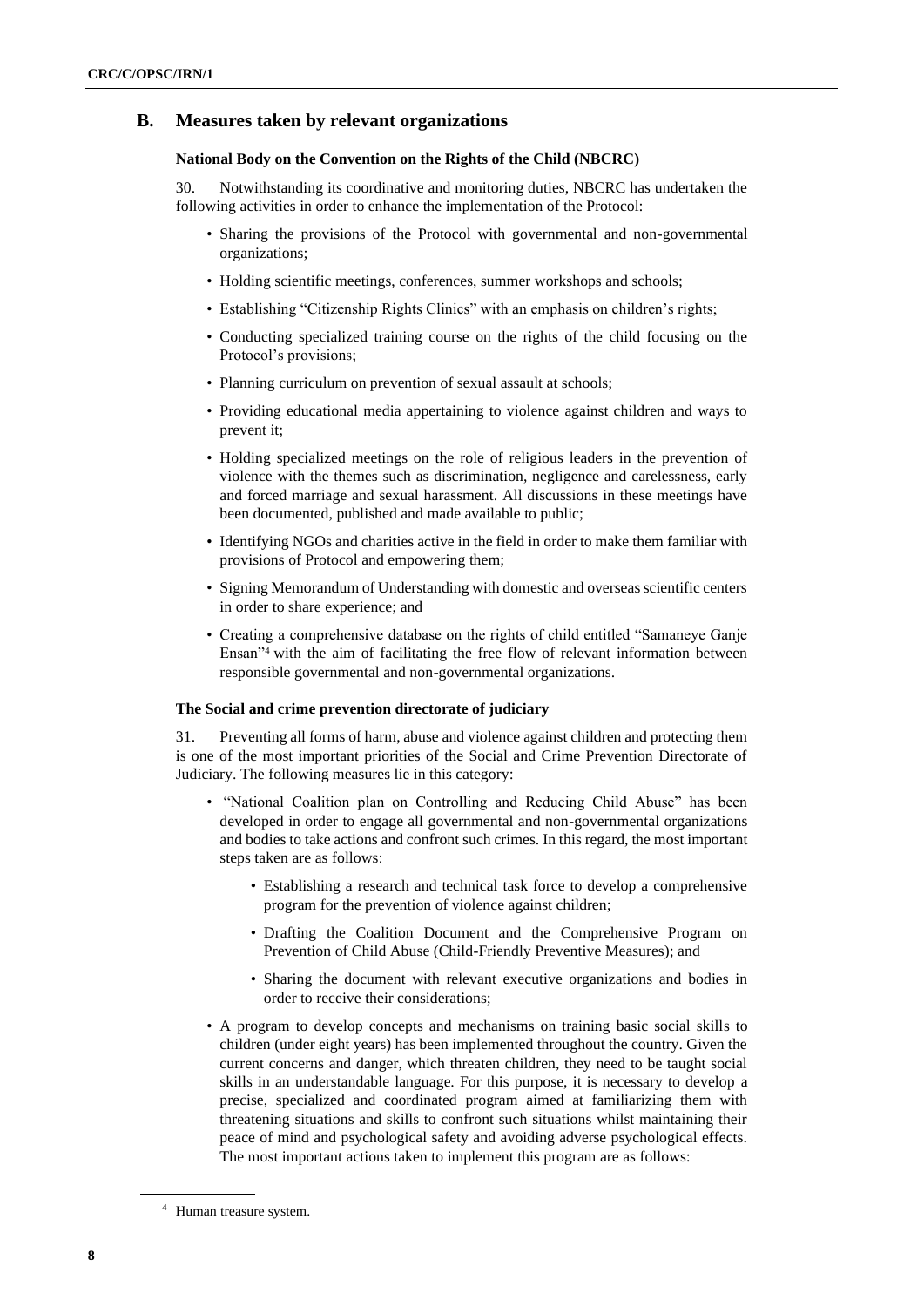- "National Child Foundation Strategic Document" has been developed and implemented in order to establish a semi-governmental nonprofit organization;
- A working group composed of experts in the field of education has been established in order to develop the principles of Islamic-Iranian pedagogy for children;
- Basic social skills needed in preschool education have been identified and developed with an emphasis on psychological principles and Islamic teachings;
- A guidebook for parents and trainers on child rearing has been composed; and
- Skill-based books for parents and trainers tailored to Iranian Islamic lifestyle with topics such as social skills, cognitive and emotional skills, creativity skills, advanced social communication skills, developing multiple intelligence skills, thinking skills, self-management skills, moral development skills, and educating children has been written with a considerable emphasis on psychological principles and Islamic teachings.
- A program on cultural leadership in cyberspace has been developed. The most important actions taken to implement this program are as follows:
	- Developing an implementation plan to hold workshops on managing cyberspace and illegal computer games with the participation of the National Computer and Video Games Foundation as well as Police;
	- Drafting the National Coalition Document on proper ways of dealing with digital environment and computer games damages;
- A preventive program to control and reduce social harms for trainers and parents has been developed. The most important actions taken to implement this program are as follows:
	- Holding national training workshops across 31 provinces;
	- Publishing two educational pamphlets;
	- Holding workshops on controlling and reducing social harms for parents with children aged 7-12 years at schools;
	- Holding 343 workshops for 4263 persons (106,872 persons/hours) across 31 provinces; and
	- Concluding a Memorandum of Understanding with the Parent-Teacher Association.

32. The National Project on Student Social Care System (NAMAD' Project) has been implemented in pilot schools throughout the country by cooperation of MEDU, Ministry of Interior (MOI), Welfare Organization, MOHME, Imam Khomeini Relief Foundation, Police, Ministry of Cooperatives, Labor and Social Welfare, the Barakat Foundation, Shahid Beheshti University and Refah University are other partners in this project.

#### **Ministry of Education (MEDU)**

33. MEDU implements primary prevention programs and services at a wide range of schools across the country; however, stressing the necessity of further social care for children and adolescents and empowering them more against harms and abuses, NAMAD Project has been launched pursuant to the decree of the Supreme Leader of Iran's Islamic Revolution. The Project is in line with National Document on Controlling and Reducing Social Harms and the Protocol. It provides infrastructure, services and care for at-risk children. The most important actions taken to implement this project are as follows :

- Designing a comprehensive pattern for identifying and referring affected students and those in vulnerable situations and providing them necessary services;
- Approving the NAMAD project in the Supreme Welfare Council and its notification by President;
- Prioritizing the status of risk factors amongst students;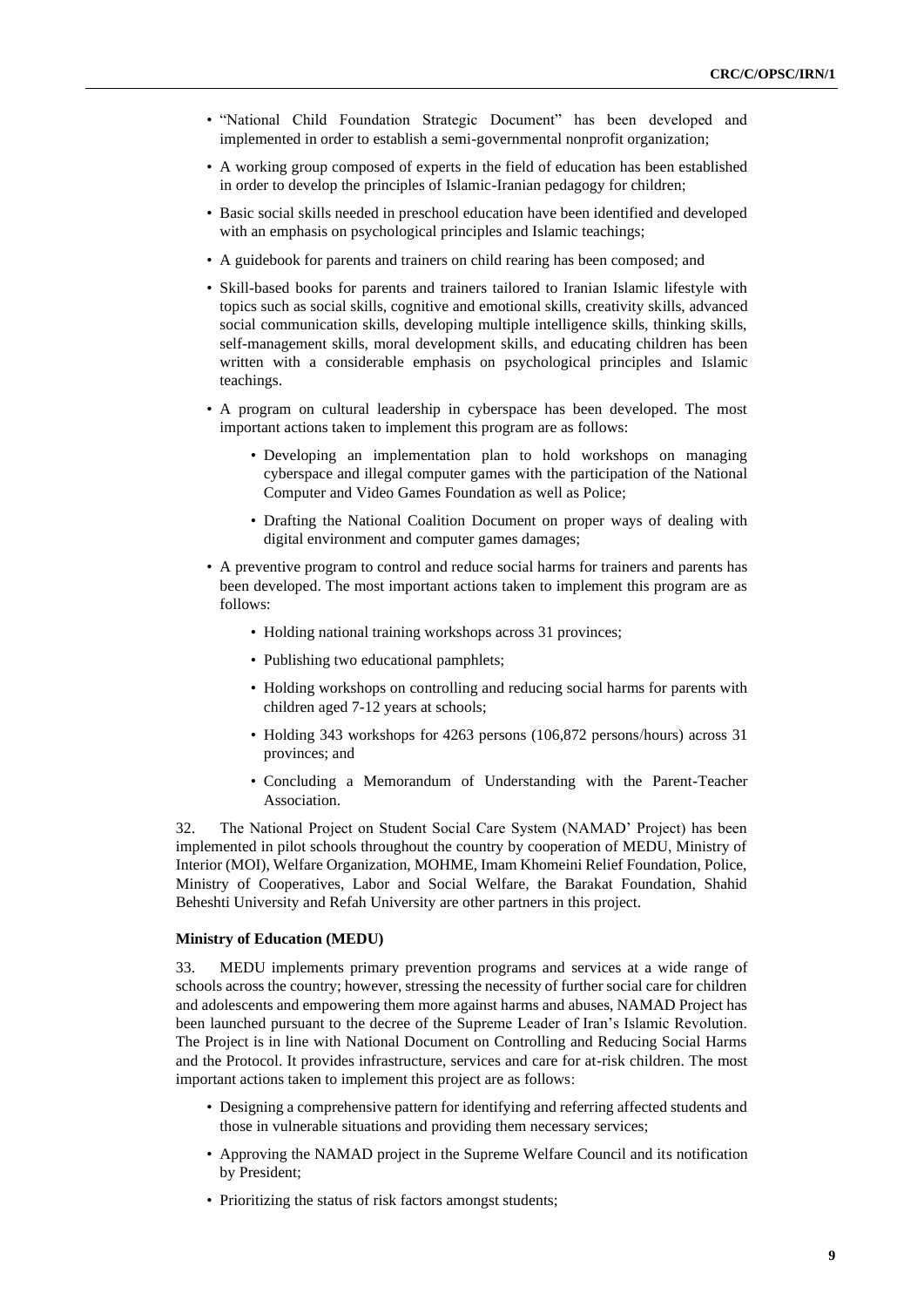- Designing parent-screening questionnaires;
- Publishing 74 books, developing 32 counseling packages and 19 self-help packages, for parents, teachers and students;
- Providing a police and legal aid package and defining a preventive police-school mechanism;
- Holding five-day provincial workshops for 1200 teachers;
- Selection and qualification of 148 trainers from all over the country in 2017;
- Holding Training of Trainers during the pilot implementation of the program in 384 selected schools all around the country in 2016-2018;
- Implementation of comprehensive pilot project in 126 schools in the selected town of Nazarabad between 2017 and 2018. 27,000 students have been covered by this project during in a span of one year, and 24,000 students have been screened in the academic year 2017-2018 in Nazarabad; and
- Developing an executive guideline-spending pattern for project in 2017 .

#### **Ministry of Interior (MOI)**

34. Different organizations and departments affiliated with the MOI have taken various measures, which will be explained in Paragraphs  $35 - 37$ .

#### **Office for women and family affairs**

35. The "National Document on the Safety of Women and Children in Social Relations" has been drafted. This document is subject to Article 227 of the Fifth Development Plan Act, which has been formulated in cooperation with Police, the Judiciary, Welfare Organization, Municipality, VP-WAFA, MOHME, Ministry of Cooperatives, Labor and Social Welfare and the Supreme Council of Provinces in 2014 and is going through the ramification process. It identifies strategic priorities related to child safety, of which the most important ones are as follows:

- Capacity building and increasing public participation with an emphasis on activating and expanding capabilities of women and children in the field of social relations;
- Managing public culture in the field of women and children security, developing social networks in line with Islamic-Iranian culture in cyberspace, building protected parks for children, and designing as well as developing lively and indigenous computer games for them;
- Providing infrastructures through strategies such as strengthening efforts to intensify the punishment of perpetrators of social security offenses against women and children including sexual assault, acid attack, moral, physical and sexual harassment, threat and intimidation of women in public or work places, kidnapping and hostage taking of women and children;
- Facilitating legal protection in order to reduce crimes rooted in some harmful practices and traditions, producing relevant content in textbooks, developing legal-social support for women and children with special needs and their families and training human resources to secure public spaces for women and children in governmental and non-governmental sectors; and
- Providing legal possibilities for Iranian women married to men with foreign nationality to pass Iranian nationality to their children.

#### **Organization of social affairs**

36. This Organization cooperates in and supports programs to reduce social, moral and ethical harm in cyberspace and cultural products. It could activate 190 non-governmental organizations in the field of childcare with scientific, cultural, social, sports, artistic, charitable, preventive, supportive, health, rehabilitation and environmental approaches.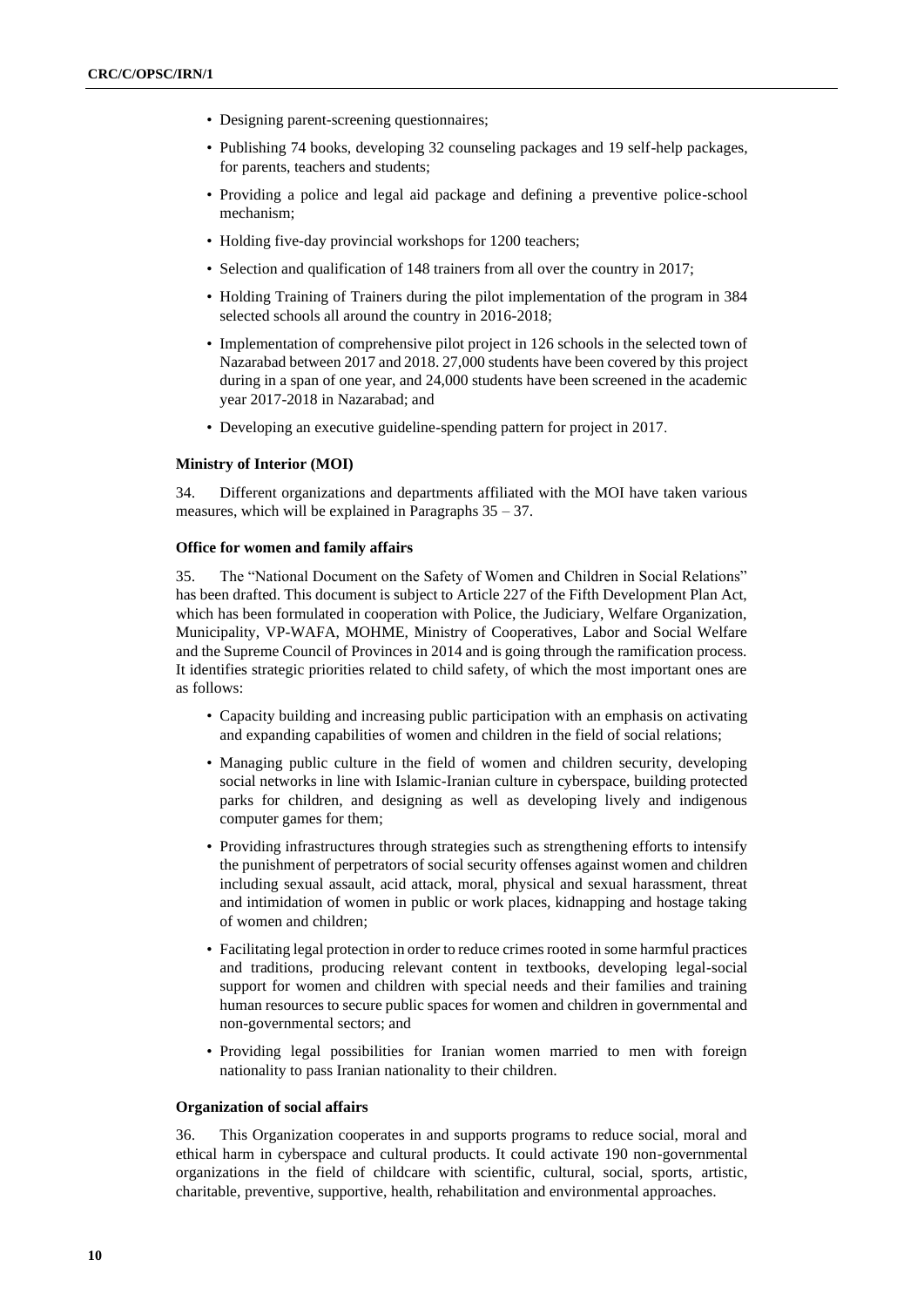#### **Deputy department of security and law enforcement**

37. It is tasked with establishing the Anti-Human Trafficking Commission, notifying enactments, and monitoring implementation thereof under the supervision of the Supreme Security Council. The following actions have been taken in this regard:

- Proposing an amendment to the Law on Human Trafficking (2004), in order to enhance deterrence thereof. This amendment is under legal processing;
- Establishing sub-committees on combating human trafficking in 16 border provinces;
- Enhancing control over the country's borders in order to prevent human trafficking. The MOI has set up a "Special Border Task Force" which holds meetings, follows up and oversees programs to guarantee sustainable border security and effective border control. The Police are responsible for effective implementation of the programs.

#### **Welfare organization**

38. The organization supports children in vulnerable situations in particular those with irresponsible parents or without guardians and those with physical or mental disabilities through providing them with various services.<sup>5</sup>

39. In order to raise public awareness about the consequences of the crimes mentioned in the Protocol, the Welfare Organization annually organizes and conducts comprehensive training courses for active social workers on providing services for families in vulnerable situations and at-risk children. These courses are based on needs assessments and are tailored to update needs, programs and policies. For example In 2015, two training courses were organized for social workers and psychologists of Social Emergency Services with a focus on specialized measures, which shall be taken in a variety of child abuse cases including child sexual abuse and training them on the provisions of the Protocol.

40. In order to prevent the sale of the children, a special center for the treatment of addicted mothers with young children was established in Tehran in 2016. This center provides an opportunity for them to receive treatment in a safe and healthy environment and nurture their children. This initiative is set to expand throughout the country.

#### **Ministry of Health and Medical Education (MOHME)**

41. The precise identification of newborns is seriously taken into account. The birth of infants from drug-addicted mothers or from parents with records in child maltreatment is urgently announced to Social Emergency Service in order to assess the parental competency and necessary follow-up.

42. Ministry of Health also organizes the following courses in order to raise awareness, for staff involved in children's issues:

- Conducting training courses on identifying child abuse cases for general practitioners, psychologists and health care professionals, with a great emphasis on the Protocol;
- Holding training workshops on child abuse, its types and diagnosis, especially for the personnel of health service centers; and
- Providing parenthood education delivered by psychologists in all health service centers.

<sup>5</sup> The related services are outlined as hereunder:

<sup>1.</sup> Centers for organizing street children;

<sup>2.</sup> Education and support centers for street children and their families;

<sup>3.</sup> Health house centers for at-risk girls especially those who have abandoned their domicile;

<sup>4.</sup> Rehabilitation centers for socially injured women and girls;

<sup>5.</sup> Social emergency hotline (123) to protect injured persons, especially children exposed to abuse and street children; and

<sup>6.</sup> The Office for Children and Adolescents Affairs active in preventing violence and child abuse, including but not limited to prostitution, trafficking and pornography.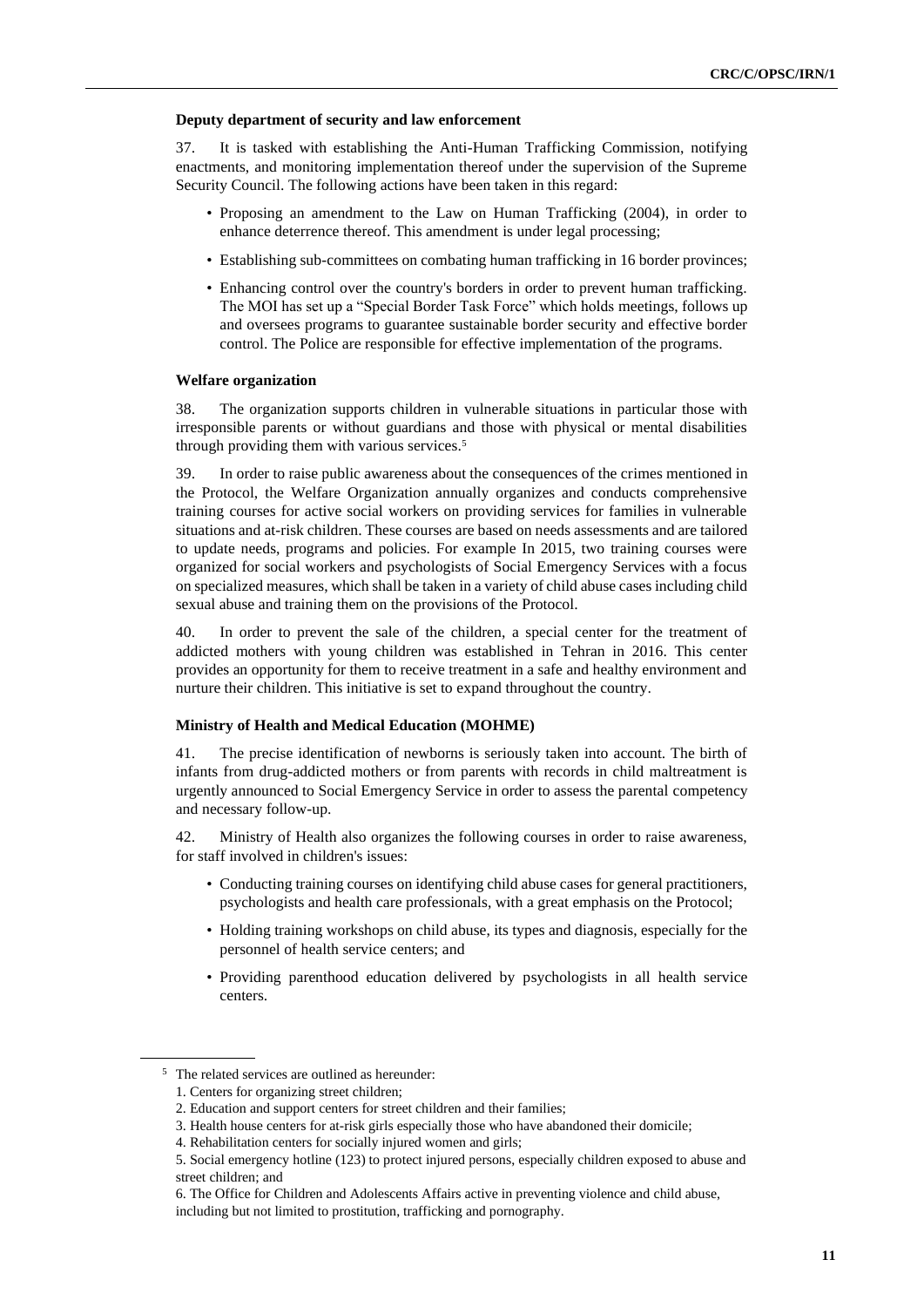#### **The Office of Vice Presidency for Women and Family Affairs (VP-WAFA)**

43. The office has concluded various agreements with relevant bodies in order to sensitize them to the issue and reduce these crimes. Some of these agreements are mentioned below:

- Signing an MoU with MEDU, which includes provisions on empowering plans for atrisk female girls students, counseling services in 8 provinces, as well as producing atlas of the prevalence of psychological and social harms for female students in different geographical areas;
- Signing an agreement with MOHME on evaluating and training female students in boarding schools (in the least developed) and protecting them against abuse and exploitation;
- Signing MoU with Ministry of Roads and Urban Development on empowering women and girls in informal settlements and worn-out areas;
- Signing MoU with the Bar Association to provide legal services and advice to women and girls;
- Signing MoU with the Ministry of Communication and Information Technology (Ministry of I.C.T) on promoting media literacy and resilience of family members, especially children, in order to prevent possible harm caused by their presence and activities in the cyberspace and the protection of women and children against all forms of violence particularly child pornography; and
- Signing MoU with NGOs in order to effectively empower women and girls in vulnerable situations, promote their physical and mental health, literacy, employment and entrepreneurship .

#### **Legal deputy of judiciary**

44. Establishment of specialized institutions for children and adolescents is one of the elements of differential criminal policy. Establishing a unit of police specialized for child and adolescent has been taken into account in the Criminal Procedure Code of the Islamic Republic of Iran. Article 31 of this Code states: "In order to properly execute the duties of judicial officers in the cases in which child or adolescents are engaged, a special children and juvenile police force shall be established within the Police Force. The Head of Judiciary has been mandated to draft a bill on duties and authorities of this unit of Police."

45. A working group composed of judges, academicians and law enforcement officials has drafted this bill as the first legal text, which explains the role of police in dealing with children and adolescents in different status, including those in conflict with law, victim, witness or being at risk.

- 46. The main characteristics of this unit of police in line with the Protocol are as below:
	- Specialized and Inclusive Police: Regarding Article 31 of the Criminal Procedure Code, the bill was drafted in such a way that the aforementioned unit of police has the authority to deal with all issues of children and adolescents including the offenses related to the subject matter of the Protocol. Article 1 of this bill states: "In order to perform the duties of police officers dealing with children and adolescents including those at risk, victims of crime, in conflict with law, witnesses or aware of crime, as well as prevention of their victimization and protecting them against criminal offenses, Special Children and Adolescents Police is mandated to execute legal duties." (in line with Article 8 Paragraph 4, and Article 9 Paragraph 1 and 3 of the Protocol);
	- Prevention of victimization: Articles 11 and 12 of the draft bill provide several tasks for the pediatric police regarding the prevention of child abuse inter alia establishment of the Committee on Safe Schools. (in line with Article 9 Paragraph 1, 2 and 4 of the Protocol);
	- Filing personality data for victimized children and adolescent: in order to provide more protection for victimized children and adolescent, article 19 of the draft Bill states: "If necessary and determined by the Judiciary official, personality data for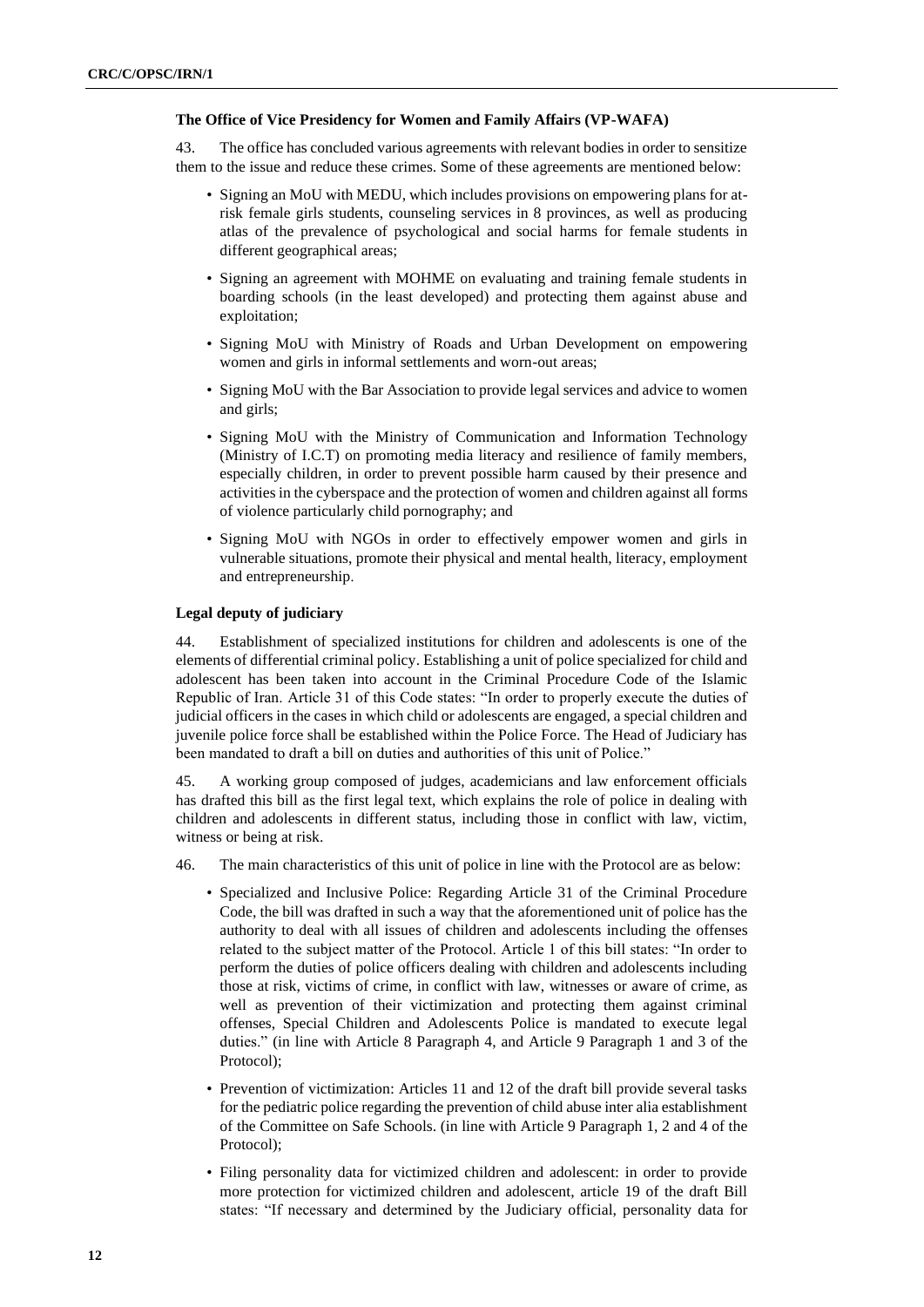victimized children and adolescent will be filed in accordance with Articles 203 and 286 of the Criminal Rules of Procedure" (in line with Article 8 Paragraph 1 of the Protocol).

## **IV. Prohibiting sale of children, child prostitution and child pornography**

47. According to Article 4 of the Constitution, all civil, criminal, financial, economic, administrative, cultural, military, political and other laws and regulations must be in accordance with Islamic standards. This applies to all principles of the Constitution and other laws as well as regulations. Since abusing children and harming them or any exploitation of children are prohibited in Islam, the Protocol is of particular and paramount importance in national legislation.

48. According to domestic law, the illegal separation of a child from his/her family and selling him/her is prohibited and punishable and considered as a violation of the rights of the child and parents. All acts related to prostitution and pornography are absolutely prohibited and therefore punishable. The punishment is more severe and tougher when the victim is a child. This chapter is dedicated to the legal framework on the offences subject to the Protocol.

## **A. Laws on sale of children**

#### **Articles 48, 49 and 51 of the law on registration (1976 amended in 1984)**

49. The birth registration is taken into account by the legislator as an important factor in fighting against the sale of children. These articles criminalized abandoning the birth registration, delivering or issuing any bogus data and certificates on the birth, death or identity of child by parents or health professionals. Thus, the legislator has sought to prevent the sale of children at birth, even with the motivation to illegally take over his/her custody .

### **Single article approval of the convention on prohibition and immediate action for the elimination of the worst forms of child labour and its complimentary recommendation (2001)**

50. The Islamic Republic of Iran ratified the Convention of the Elimination of the Worst Forms of Child Labour and the Worst Forms of Child Labour Recommendation in 2001. Article 3, Paragraph (a) of this Convention has considered the sale of children as the worst form of child labour.

#### **Law on human trafficking (2004)**

51. This law defines human trafficking in a large scope, which covers almost all forms of this crime. In order to provide more protection to children and adolescents, the legislator has determined the maximum penalty for the perpetrators when the trafficked person is less than eighteen years of age. The legal processing of the amendment to this law, as explained in paragraph 37, is underway in order to enhance deterrence thereof.

#### **Law on protection of minors and adolescents (2020)**

52. The law prohibits any transaction on child or adolescent. The punishment shall be aggravated in following cases:

- If such act is perpetrated with the aim of prostitution, pornography, economic exploitation, organ transfer or engaging a child or adolescents in a criminal activity;
- If any person who has made mediation in the commission of a crime subject to this article as his profession, he/she shall be sentenced to the average of the minimum and maximum punishment of the crime steward, otherwise he/she shall be sentenced to vice crime punishment; and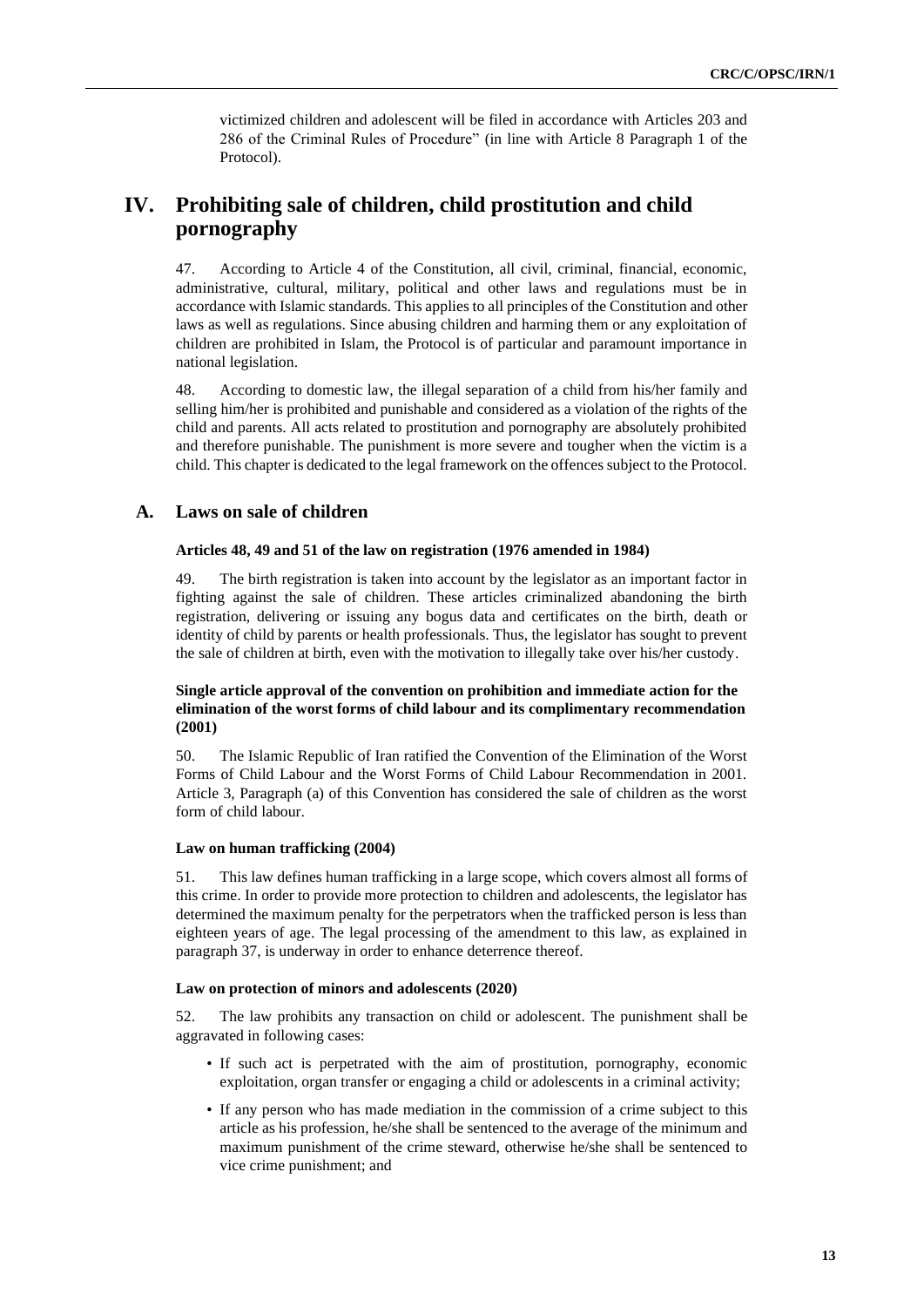- If staffs of the Government are involved in the commission of these crimes, social deprivation of the fifth degree of the Islamic Penal Code shall be added to his/her punishment;
- This law criminalized explicitly trafficking of minors and adolescents. The perpetrator is condemned to the third degree of imprisonment of Islamic penal Code. <sup>6</sup> Organ transferring, selling, buying or trafficking has the same punishment.<sup>7</sup>

### **B. Laws on child prostitution**

53. Criminalization policy of the Islamic Republic of Iran in sexual crimes has protected children against prostitution even in cases where the child has not been victimized. In furtherance to the general law which exists in this regard, the followings directly regard this crime as against children and adolescents:

#### **Law on protection of minors and adolescents (2020)**

54. This law criminalized explicitly child prostitution. Some of the most important issues concerned in this regard pursuant to the aforesaid are outlined as hereunder:

- Sexual exploitation and abuse of minor or adolescent;
- Taking into account conditions such as the victim's situation, conditions of the perpetrator and the consequences of the offense;
- Contact and non-contact sexual harassment by incest, by force or in other forms; and
- Communicating with the minor or adolescent in cyberspace, in order to establish any form of illicit sexual relations with him/her or any kind of sexual harassment of him/her.

## **C. Laws on child pornography**

55. There are some laws, which in general, criminalize pornography. They are as follows:

#### **Rules and regulations for computer-based information networks (2001)**

56. This law has prohibited production, expansion of prostitution, distribution of photos, images and any content against public morality and decency.

#### **Penal code (2013)**

57. Chapter Four of this law is devoted to crimes committed against public decency and morality. Article 742 criminalized dissemination, distribution, trade or transaction on pornographic content through computer or telecommunication systems, data carriers, or producing, storing and keeping such content for trade or corruption purposes.

58. In addition to general law on the matter which have been mentioned in Paragraphs 56 and 57, there are some law which are especially concerned about child pornography. They are as follows:

#### **Act on protecting computer software creators (2000)**

59. According to Article 11 of this law, the Supreme Informatics Council is obliged to refuse issuing the technical approval for software, which is contrary to Islamic ethics, public decency and healthy personality of children and adolescents.

<sup>6</sup> Article 12.

<sup>7</sup> Article 13.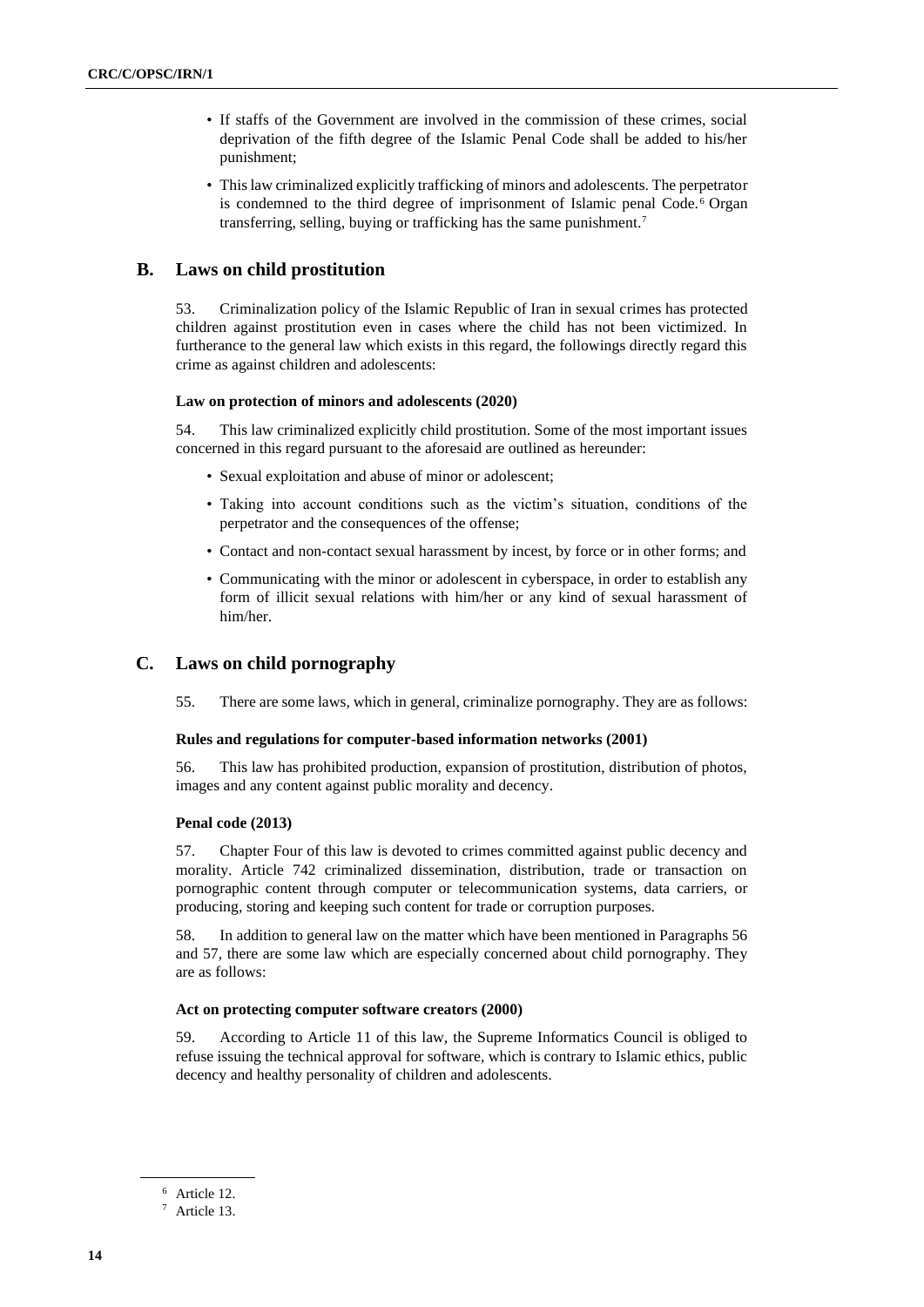#### **Law on punishment of persons involved in illegal audio-visual affairs (2007)**

60. This law declared that using children for the purpose of holding, displaying, supplying, selling and reproducing illegal tapes and DVDs should result in the maximum penalties applicable to the perpetrator.

#### **Law on protection of minors and adolescents (2020)**

- 61. Defining pornography, this law includes provisions on the following issues:
	- Sexual exploitation of children and adolescents through supply, possession, coercion, or hiring for pornography or sexual abuse;
	- Making available for or rendering pornographic or immodest content to a child or adolescents;
	- Using the child and adolescents to produce, distribute, reproduce, display, sell, and maintain pornographic or audiovisual productions; and
	- Importing, exporting, reproducing, distributing, supplying, trading, uploading, keeping and carrying pornographic content involving children and adolescents.

## **D. Laws on complicity in offenses subject to the protocol**

62. According to Article 126 of the Penal Code, following persons shall be found guilty of assisting and taking part in any of the offenses subject to the Protocol:

- Anyone who incites, threatens, entices, or provokes others to commit a crime or causes someone to commit a crime by conspiracy or deception or abuse of power;
- Anyone who makes or supplies tools of committing crime or provides its means; and
- Anyone who facilitates the crime.
- 63. Providing more effective protection for children, Article 128 of this law states that:
	- Anyone who uses a child as a means of committing a crime shall be sentenced to the maximum legal punishment of the same offense;
	- Anyone who assists in the criminal conduct of a child shall be sentenced to the maximum punishment for aiding and abetting in the crime;
	- Article 129 of this law enshrines that if the perpetrator is not pursuable due to his/her minority, the punishment and persuasion of his/her accessory shall remain in place.<sup>8</sup>

## **E. Criminal liability of legal persons**

64. Articles 20, 21 and 22 of the Islamic Penal Code (2013) have dealt with the liability of legal persons.

65. Law on Protection of Minors and adolescents (2020) has also recognized the liability of legal persons involved in commission of the offences against child and adolescent.

## **F. Laws on adoption and prevention of illegal adoption**

66. The illegal or improper adoption could pave the way for offences subject to the Protocol. There are some legal provisions to guarantee the child's interests in adoption mechanism.

67. "Law on Protecting Children without Guardian or with Unfit Guardian (2013) sets forth the circumstances of adoption and provisions in order to prevent out-of-law

<sup>8</sup> Evidently, this provision is applicable if the accessory is an adult.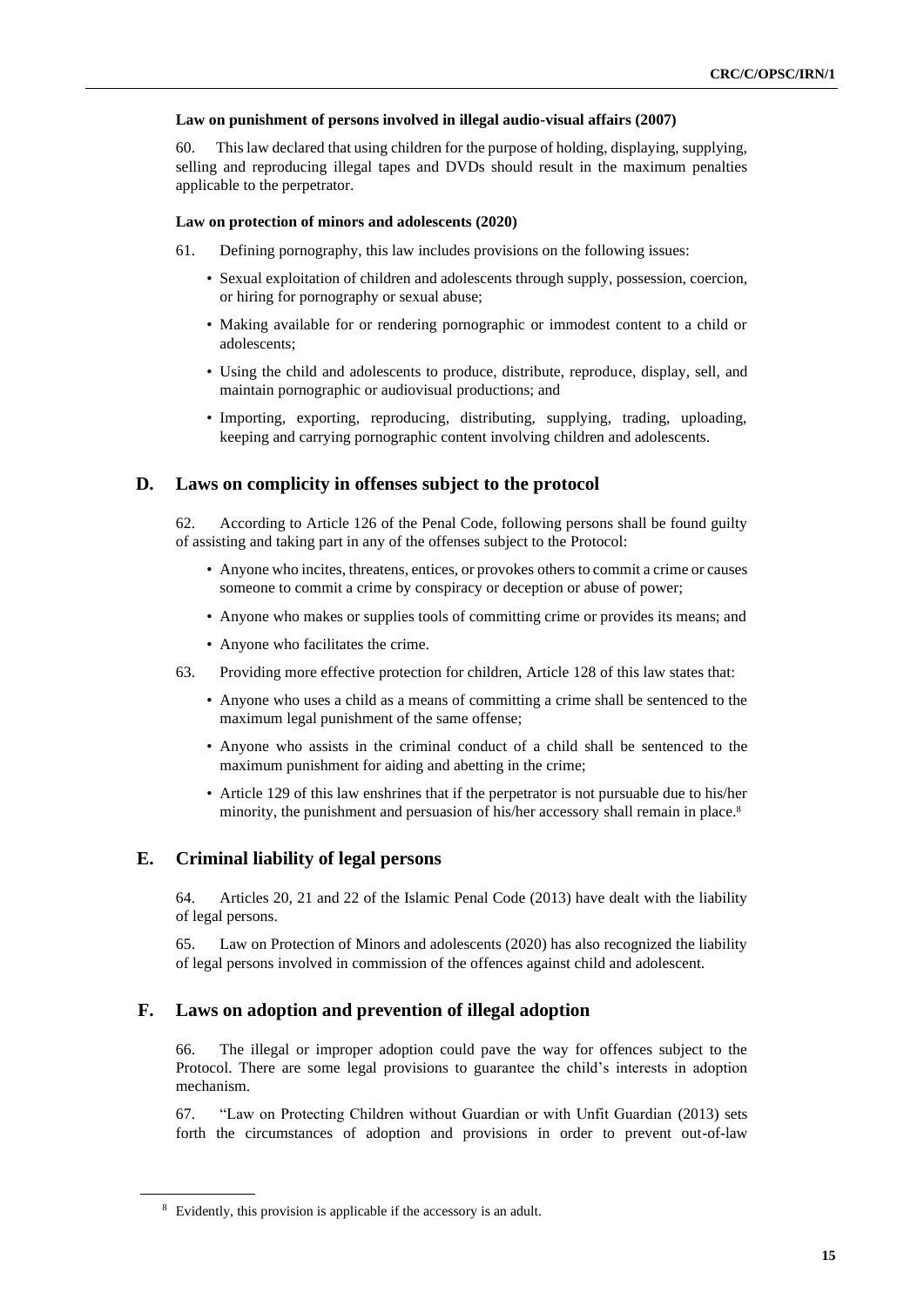guardianship in line with Article 3 of the Protocol. Some of the most important issues concerned by this law are as follows:

- Application for adoption should be submitted to the Welfare Organization;
- The institution or person who temporarily has the custody of the child could announce its opinion about applicants. The status and circumstances of the applicant/applicants is exanimated by competent authorities;
- The competent court issues a temporary guardianship order for a period of six months;
- Regular monitoring and evaluating parental behavior and child status perform in the period of temporary guardianship in a variety of ways. If the court, as a result of receiving reports from institution previously held the child or from the other associations and organizations, or by investigating through any other means, finds that this adoption is not in the child's interest, it shall terminate the temporary order of adoption;
- The judgment of component court finalizes the legal process of permanent adoption;
- If the guardian couples feel that the child is incompatible with them and that it is impossible for them to have a spiritual relationship with the child or for any reason is unable or unwilling to adopt him/her, they can declare their withdrawal to the court. In that case, the court shall also terminate the interim custody order;
- The court's order on the probationary period and its termination can be appealed; and
- The Permanent guardianship order is also revisable.

68. Furthermore, the following suggestions were raised in provincial meetings held in 2016 on the implementation of this law and its executive provisions:

- Concluding a MoU between Welfare Organization, Judicial Authorities, Police, Civil Registration offices, Heads of Hospitals at provincial level and establishing a Joint Committee in provinces in order to decide on illegal adoptions;
- Raising awareness on consequences of illegal adoption through mass media at provincial level;
- Creating a database for missing children in cooperation by provincial police;
- Establishing a supervisory mechanism in hospitals and maternity centers;
- Raising awareness amongst mothers or pregnant women on the consequences of delivering their children in illegal adoption process.

## **G. Competence of the Iranian courts in offences subject to the Protocol**

69. Article 3 of the Islamic Penal Code of Iran enshrined the principle of territorial capacity under which the provision of this Code applies to all persons who commit an offense in the territorial, maritime and air territories of the country.

70. Article 4 of this law also extends this jurisdiction in criminal offenses of which some part or their results have been occurred in Iran.

71. According to Articles 6, 7 and 8, internal courts have jurisdiction over criminal offenses committed abroad by all Iranian, inter alia governmental staff, political and diplomatic representatives.

72. Article 9 has taken into account the international jurisdiction for national judicial authorities in cases of international crimes.

73. As such, the judicial authorities have full jurisdiction to deal with the cases of sale, prostitution and child pornography.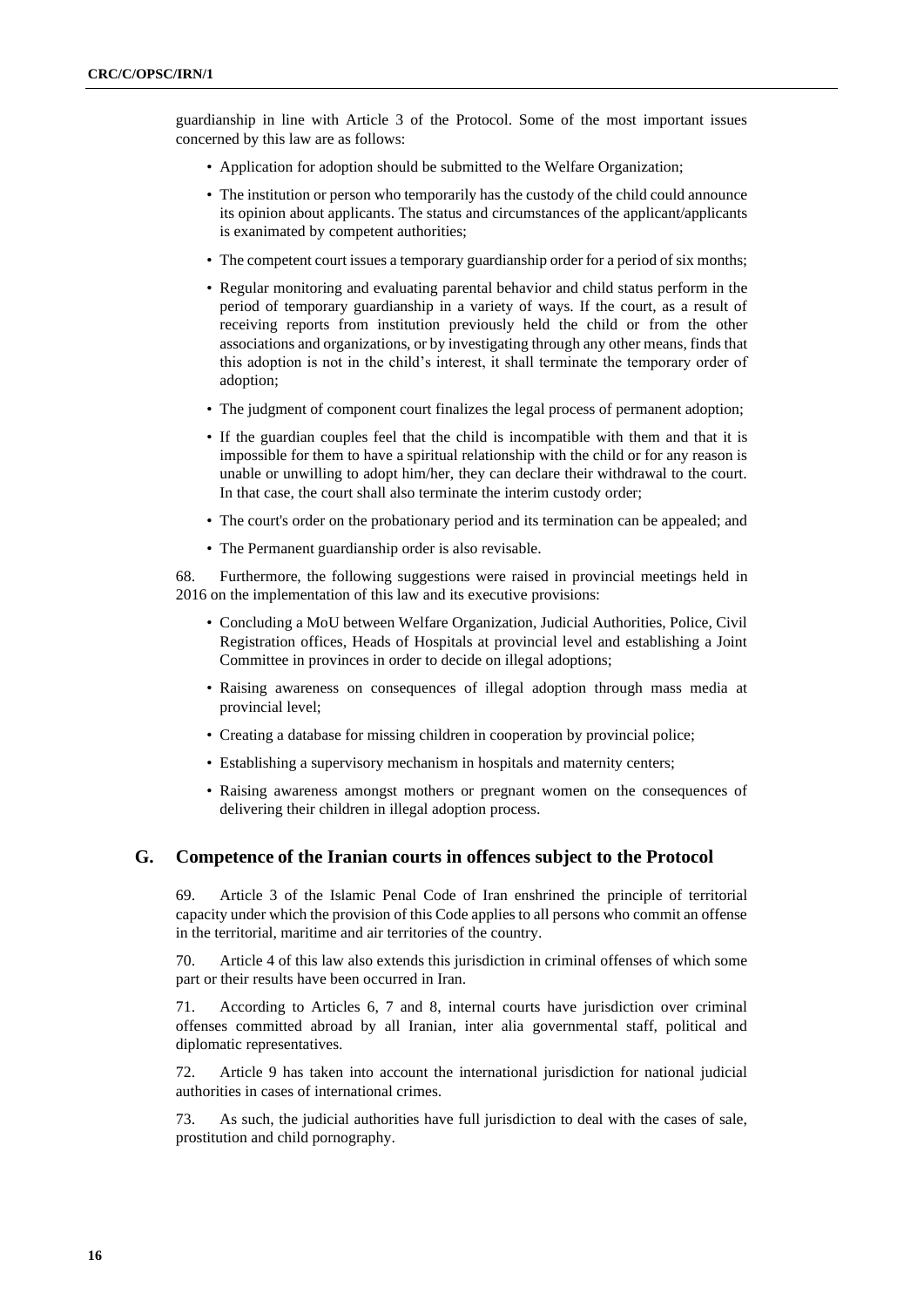## **H. Extradition related to offenses set forth in the Protocol**

74. According to the Law on Extradition of Criminals (1960), extradition of persons, accused of any offenses shall be allowed in accordance with agreements concluded between the Islamic Republic of Iran and other states and taking into account the principle of reciprocal action. This law covers the offences subject to the Protocol however; the Islamic Republic of Iran has received no request for the extradition of persons accused of committing the offenses listed in the Protocol during the reporting period.

### **I. Confiscation and seizure of property and assets used and proceeds of crime under the protocol**

75. According to Article 49 of the Constitution, the Government shall be required to take wealth derived from usury, usurpation, bribery, embezzlement, theft, misuse of pious endowments, misuse of Government contracts and transactions, sale of original ownerless barren lands and original ownerless properties, centers of corruption and other illegitimate acts, and to return to its rightful owner: in case the owner is unknown, to return it to the Treasury. This provision shall be carried out by the Government by examining, investigating and substantiating the proof in accordance with the law and religion.

## **V. Protecting victim's rights and interests**

76. The Judiciary protects child and juvenile in different status including victim, witness or informed of crime and those in conflict with law.

## **A. Protective laws**

77. Some of the safeguards and protective laws in the field of protecting rights and interests of child victim are mentioned in the Chapter 17 of the fifth book of the Islamic Penal Code. These provisions focus on specific criminalization or intensification of punishment in offences against children, the most important of which are as follows:

- Harassment, molestation and insult by words and actions in public places against children have been criminalized according to Article 619;
- If the crimes of abduction or concealing for the purpose of claiming money, property or revenge or for other purposes either by threat or deceit or by any other means has been offended against a child under the age of 15, the perpetrator is sentenced to maximum possible penalty;
- Abduction or concealing a newborn baby, replacing him/her with another child or registering him/her as the child of a woman other than his/her own mother has been criminalized according to the Article 631;
- Refusal to deliver a child entrusted to the person who is legally authorized to claim this delivery has been criminalized in Article 632; and
- Leaving a child who is unable to protect himself/herself has been criminalized in Article 633. Depending on the circumstances of place where the child has been left and impacts of this act on him/her, the punishment shall be aggravated.

78. Articles 97 and 214 of the Code of Criminal Procedure specifically address the protection of witnesses and victims, including children and adolescents. This protection is considered in both substantive and procedural approaches.

79. According to the law on Protection of Minors and adolescents (2020), anyone who discloses information and secrets of a child or juvenile victim or those at risk of being victimized, or the details of the crime committed by or against the child, shall be sentenced.

80. The participation of NGOs in criminal proceedings is one of the innovations of the Code of Criminal Procedure (2013). According to the Article 66, NGOs whose statute is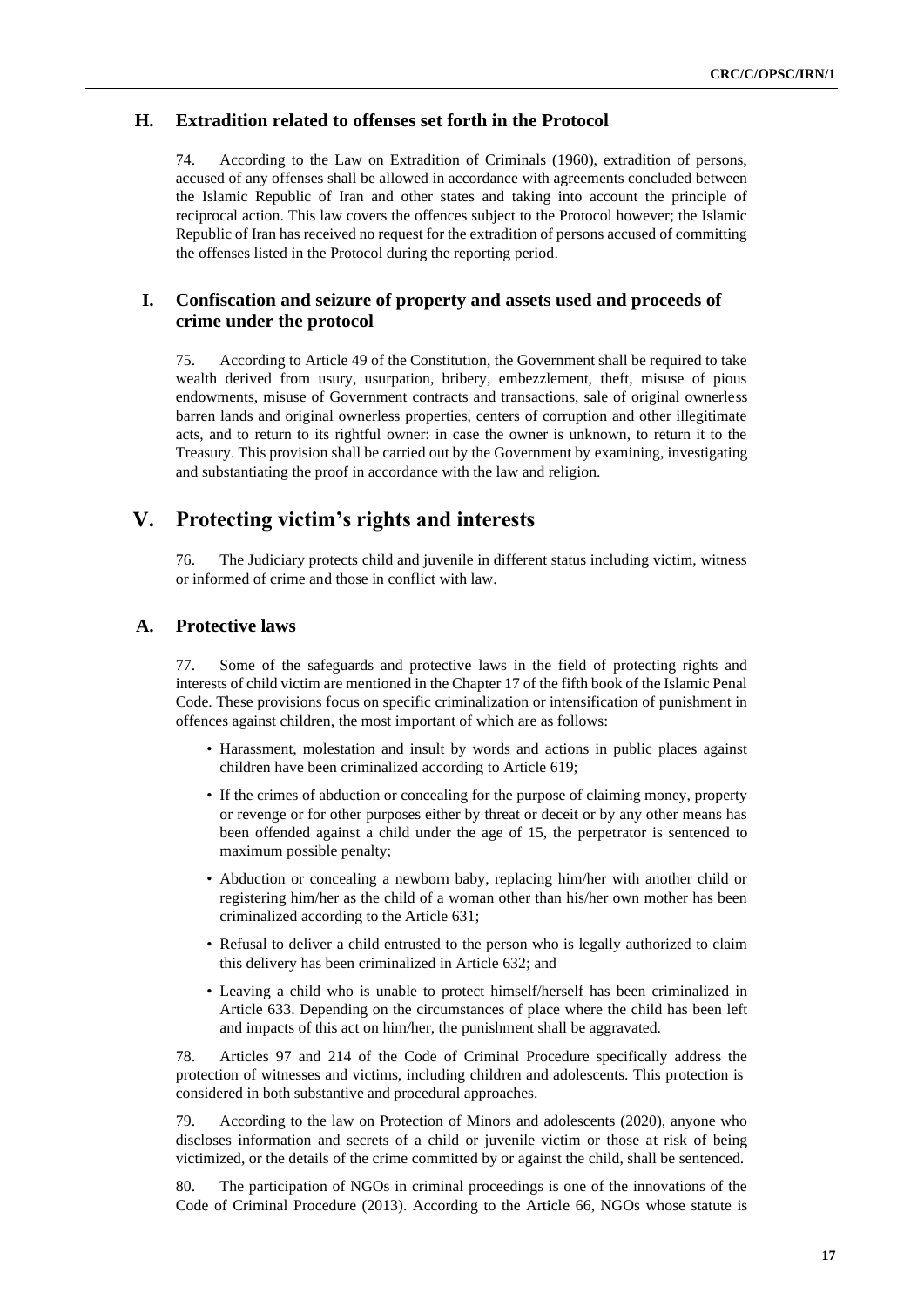based on protection of the children and adolescents, can press charges in related cases and participate during all stages of trial. As a result, the right to press charges and the right to participate in all proceedings have been guaranteed for NGOs.

81. According to the note of Article 38 of the Law on Protection of Minors and adolescents (2020), in addition to provisions of Article 66 of the Code of Criminal Procedure, the court can also invite the well-informed representatives of the NGOs authorized to work in the field of minor and adolescent rights, to attend the hearings.

### **B. Protective measures**

82. In addition to the aforementioned legal protections, various measures have been taken in order to protect victims, which are mentioned in Paragraph 83-85.

#### **Office for protecting women and child**

83. The office was established upon the judiciary's approval based on the MoU between the VP-WAFA and the Judiciary. Currently, the branches of this office exist in all provinces. The most important tasks of these offices are as follows:

- Providing special judicial services to children victimized sexually, physically, and psychologically, during and after the judicial proceedings (referral to the prosecution, forensic medicine, etc.);
- Adopting supportive programs, especially during physical and mental treatment of victims, as well as following up their situation in order to protect them against revictimization;
- Providing legal, psychological and social counseling in order to enhance victim's abilities to control and reduce social harm and guarantee their individual and social rights;
- Referring children without or with irresponsible guardians to social protection centers (governmental and non-governmental) and vocational center to enhance their welfare level;
- Interacting continuously with governmental and non-governmental centers.

#### **Women police**

84. The Islamic Republic of Iran's Police have recruited and deployed female police officers in order to maximize their involvement in cases related to children and adolescents and reduce their vulnerability. This aim is reflected in the Article 42 of the Code of Criminal Procedure, which states that trained female police officers should conduct interrogations and investigations of women and minors where it is possible. This approach could help the child enjoy psychological security during preliminary investigations. These female police officers have been selected amongst those eagerly interested in this field. They have completed courses in basic forensic science and trained in psychology.

#### **Judicial Staff Training**

85. The extensive and varied activities aimed at raising the awareness of judges and prosecutors in order to promote and advocate the rights of children and to institutionalize the provisions of the Convention, as well as to implement the Protocol have resulted in delivering orders and verdicts more precisely and more completely for the time being.

## **C. Compensation**

86. According to Article 1 of the Law on Protection of Minors and Adolescents (2002) which supports all persons under the age of 18, and Article 14 of the Criminal Procedure Code which recognizes the right to compensation for material and spiritual damage, all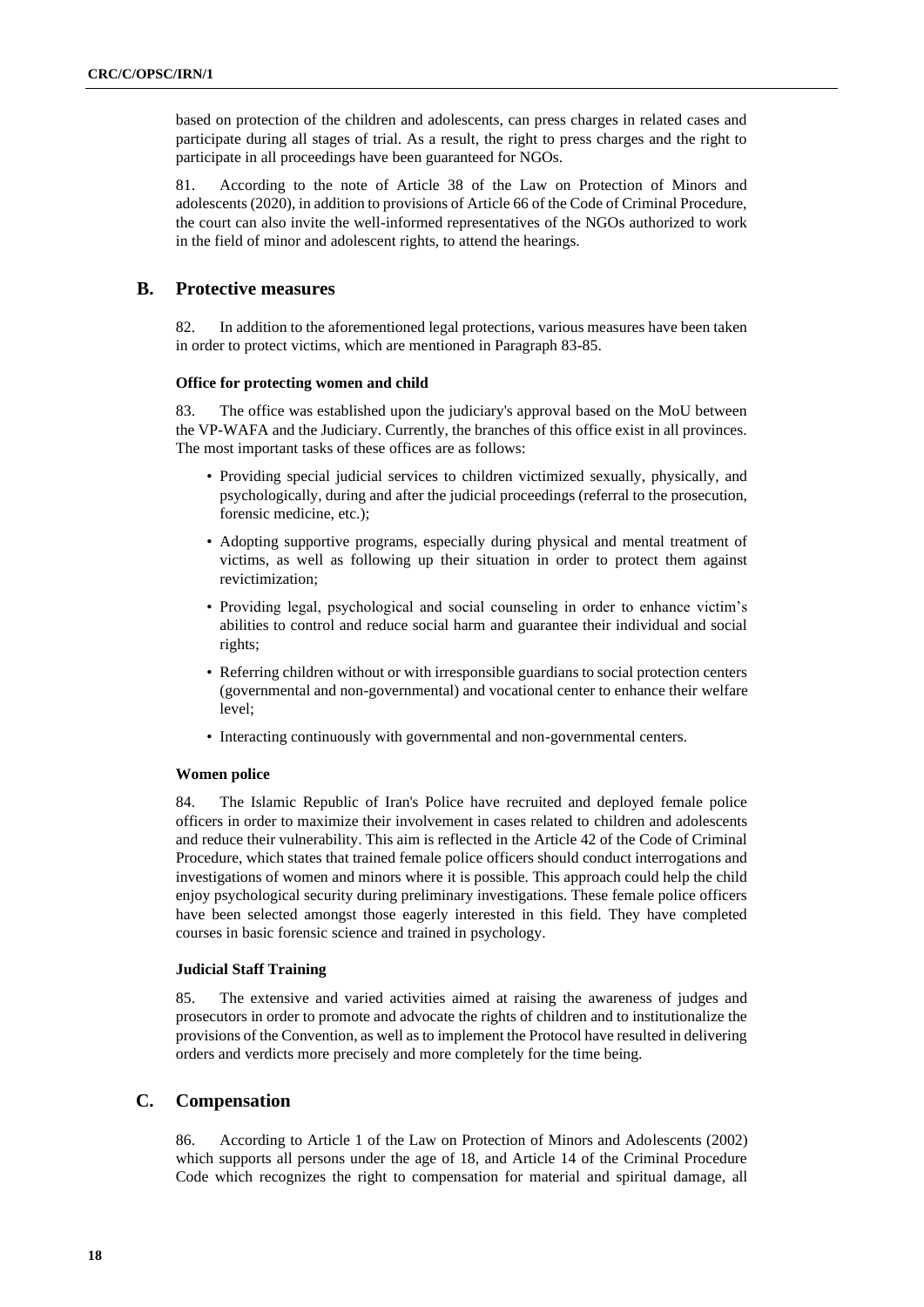victims including those under the age 18 have the right to claim all their material and spiritual damages in criminal court.

## **VI. International aid and cooperation**

87. The Islamic Republic of Iran has already signed several international cooperation agreements and MoUs with countries and international institutions which include provisions on promotion the right of child.

88. The Judicial MoU between Iran and Iraq in eight articles concluded in 2017 is a case in this regard. Article 4 of this MoU states: "The parties emphasized respecting within the framework of relevant laws and regulations and exchanging experiences, including through seminars and workshops on the dissemination and promotion of Islamic values related to children, women and citizenship rights in both countries."

89. The Islamic Republic of Iran has implemented extensive legal aid and assistance in protection of displaced children in the region, including Afghans, Iraqis, Syrians, and others.

90. Numerous international educational programs and conferences on child protection against sale, prostitution and pornography have also been held in cooperation with UNICEF for judges, lawyers, judicial officers and assistants. These workshops have been focused on related legislation, protection for victims, as well as interviewing techniques and social support.

## **Conclusion**

91. Based on paragraph 1 of Article 12 of the Protocol to the CRC on the Sale, Pornography and Prostitution of Child, this report is considered as the initial report of the Islamic Republic of Iran, which includes some of the main legislative, executive and judicial measures taken in order to implement the Protocol.

92. It should be noted that some of the information provided, including the laws and regulations, was briefly mentioned in the third and fourth periodic reports on the implementation of the Convention on the Rights of the Child.

93. Whilst emphasizing its commitment to the Protocol, the Islamic Republic of Iran reaffirms that its national laws and regulations in the fight against the sale of children, child prostitution and child pornography has been inspired in the first place by Islamic values, which strongly prohibit crimes subject to the Protocol.

94. The Islamic Republic of Iran is committed to promoting the rights of children in all areas specifically in making its best efforts in implementing the provisions of the Protocol through local, national, regional and international efforts and cooperation.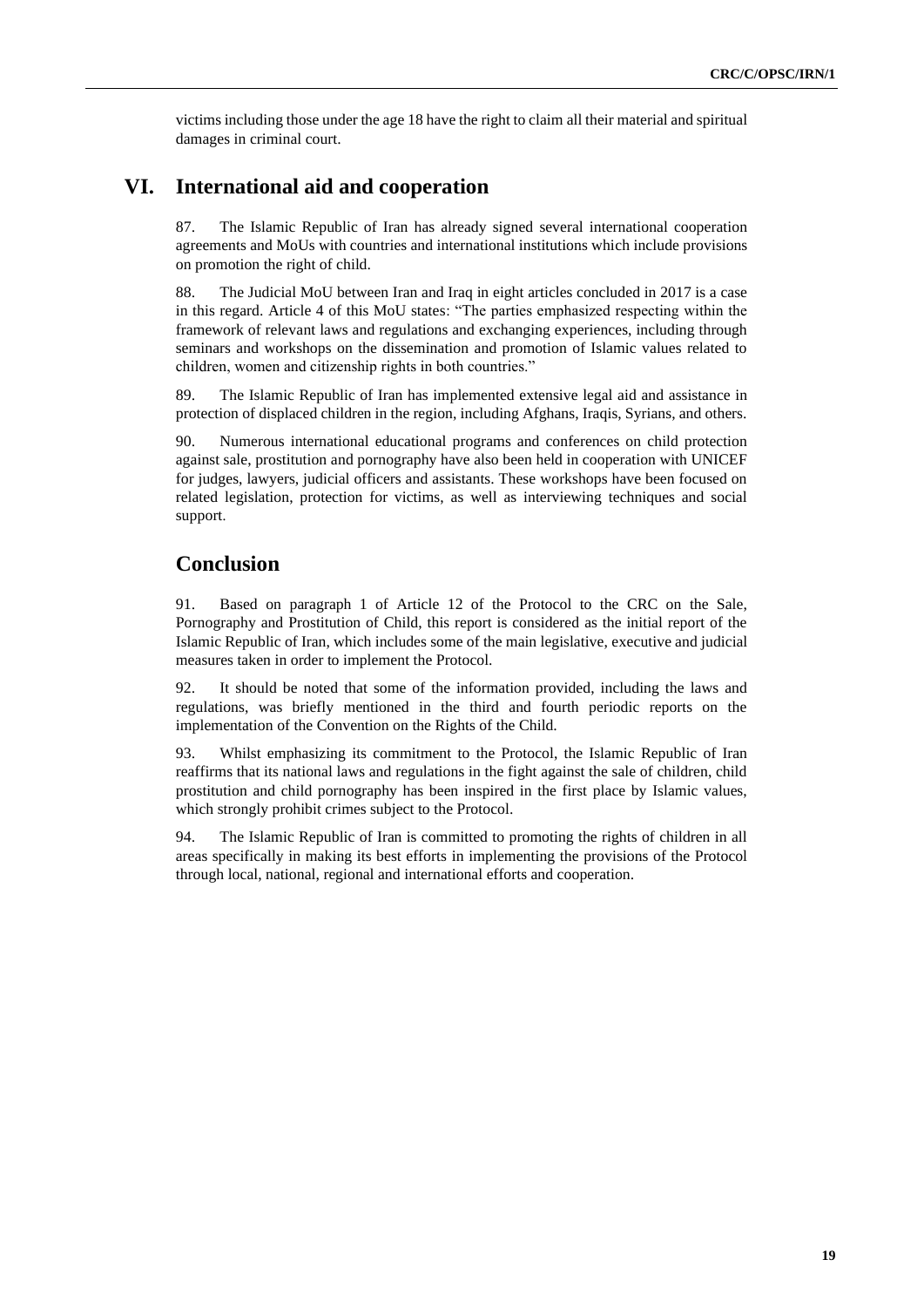## **Annexes**

# **Annex I**

# **List of abbreviations (alphabetic order)**

| Iranian Islamic Human Rights Commission                     | <b>IHRC</b>       |
|-------------------------------------------------------------|-------------------|
| Ministry of Communication and Information Technology        | Ministry of I.C.T |
| Ministry of Education                                       | <b>MEDU</b>       |
| Ministry of Foreign Affairs                                 | <b>MFA</b>        |
| Ministry of Health and Medical Education                    | <b>MOHME</b>      |
| Ministry of Interior                                        | MOI               |
| National Body for the Convention on the Rights of the Child | <b>NBCRC</b>      |
| Vice Presidency for Women and Family Affairs                | <b>VP-WAFA</b>    |